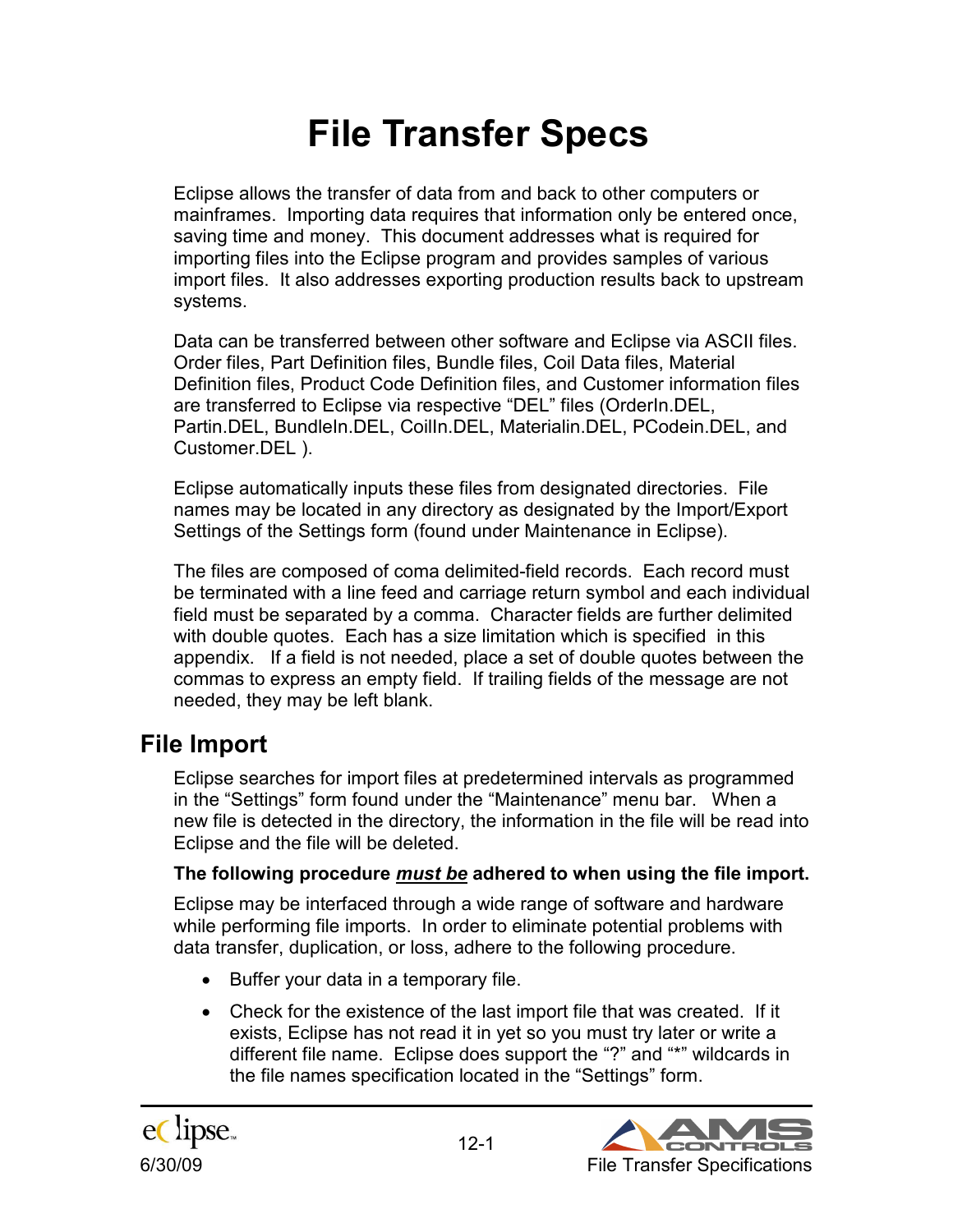• **Do not modify existing import files!** 

**If you MUST modify an existing import file (NOT RECOMMENDED), rename it, make the necessary changes, and rename it back.** 

• If the previous file no longer exists, copy or rename your buffer file.

Copies of all import files can be saved to the Windows Temp directory if the option is selected. This option may be selected in the Import / Export tab of the "Settings" form under the Maintenance menu of Eclipse. The file names will begin with "D" followed by 7 numbers. The following extensions will be used to identify the appropriate files:

| "ORD" for Orders           | " <b>PRT</b> " for Parts | <b>"COI"</b> for Coils       |
|----------------------------|--------------------------|------------------------------|
| " <b>BND</b> " for Bundles | "CUS" for Customers      | " <b>MAT</b> " for Materials |

"**PCD**" for Product Codes

### **File Export**

Eclipse uses the same procedure for exporting production data as it uses for importing files.

- All data is buffered in a temporary file.
- The existence of the last export file is checked for. If it exists, data is kept in the buffer.
- If the last export file no longer exists, the buffer file is copied to the export file.



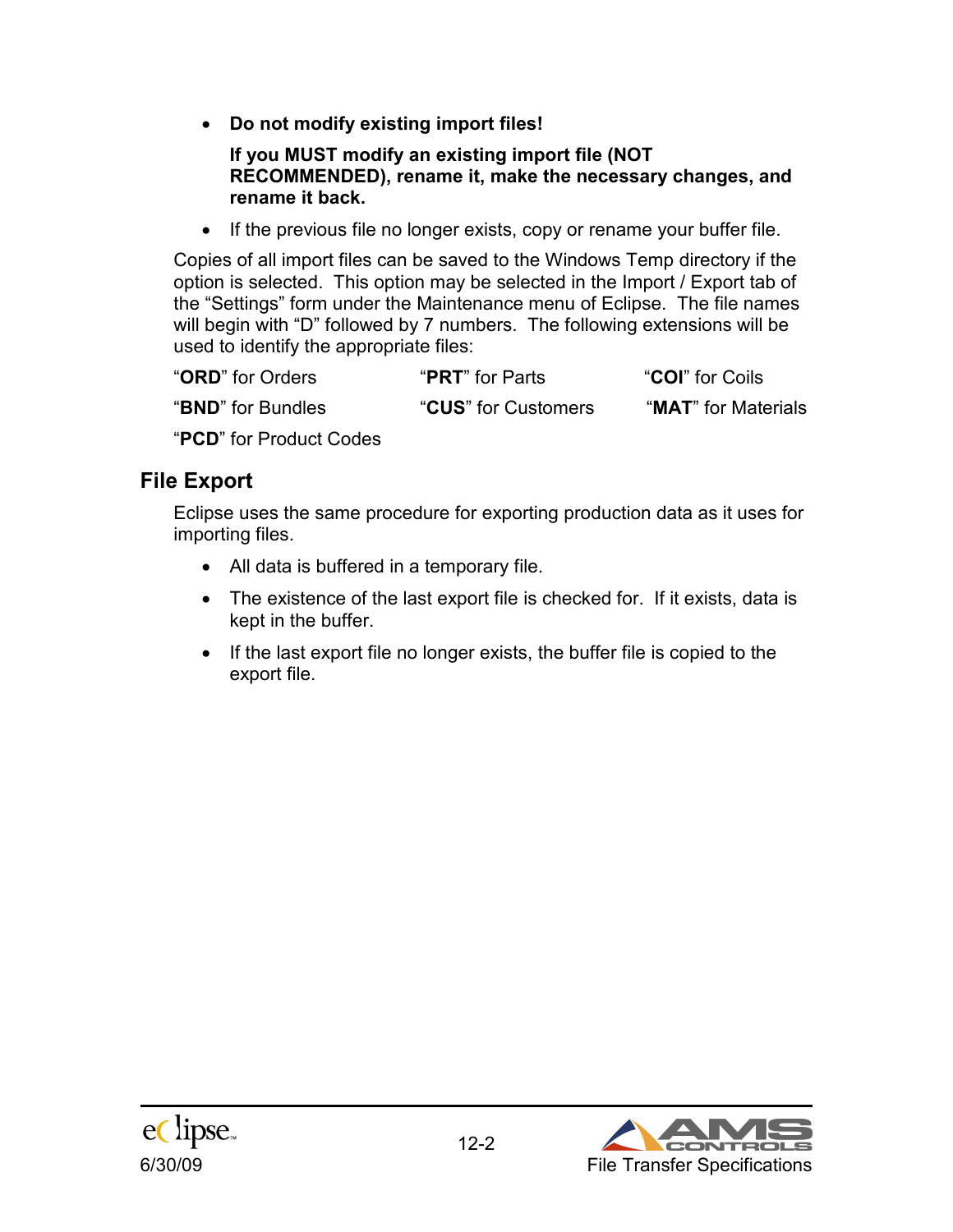| <b>Field Name</b>   | Type           | <b>Size</b>    | <b>Notes</b>                            |
|---------------------|----------------|----------------|-----------------------------------------|
| <b>Order Number</b> | Character      | 18 or 15       | 15 if controller is using Product Codes |
|                     |                | 20             | 20 if XL200 UART 3.03 controller        |
| <b>Material</b>     | Character      | 20 or 18       | 18 if controller is using Product Codes |
|                     |                | 20             | 20 if XL200 UART 3.03 controller        |
| <b>Product Code</b> | Character      | 5 or 20        | 20 if XL200 UART 3.03 controller        |
| <b>Bundle</b>       | <b>Numeric</b> | 3              |                                         |
| Quantity            | <b>Numeric</b> | 4              |                                         |
| Height              | <b>Numeric</b> | 7,3            | Example 123.12                          |
| Width               | <b>Numeric</b> | 7,3            | Example 123.12                          |
| Velocity            | Character      | 1              | 'N' = No Insullation                    |
|                     |                |                | $H' = High$                             |
|                     |                |                | $'L' = Low$                             |
|                     |                |                | 'S' = Special                           |
| Connector           | Character      | 1              | $'N' = None$                            |
|                     |                |                | 'D' = Drive Cleat                       |
|                     |                |                | 'T' = Transverse Duct Flange            |
| Hgt & Wth Holes     | Character      | 2              | Example '12'                            |
|                     |                |                | where $1 = 1$ height hole and $2 = 2$   |
|                     |                |                | width holes                             |
| Part Type           | <b>Numeric</b> | 1              | $0 = Four Piece$                        |
|                     |                |                | $1 = L$ Shaped                          |
|                     |                |                | $2 = U$ Shaped                          |
|                     |                |                | 3 = Full Wrapper                        |
|                     |                |                | $4 =$ Shear Only                        |
| Lock                | <b>Numeric</b> | $\overline{2}$ | Example 12                              |
| Message             | Character      | 40             |                                         |
| <b>Bundle Label</b> | Character      | 254            | Reserved - Not Used                     |
| Part Label          | Character      | 254            | Reserved - Not Used                     |
| <b>Kit Name</b>     | Character      | 24             | Only used if importing Kit definitions  |
| Item ID             | Character      | 22             | Required when using action codes        |
|                     |                |                | Should be unique for each item in an    |
|                     |                |                | order                                   |
| Action              | Character      | 1              | $A' = Add$                              |
|                     |                |                | $'C' = Change$                          |
|                     |                |                | $D' = Delete$                           |
|                     |                |                | 'Q' = Sequenced                         |
| Schedule            | Date           | 8              |                                         |
| <b>Machine</b>      | Number         | $\overline{2}$ |                                         |
| User1               | Character      | 254            |                                         |
| User <sub>2</sub>   | Character      | 254            |                                         |
| <b>Part Format</b>  | Character      | 12             | Specifies predefined format by name     |
| Name                |                |                |                                         |



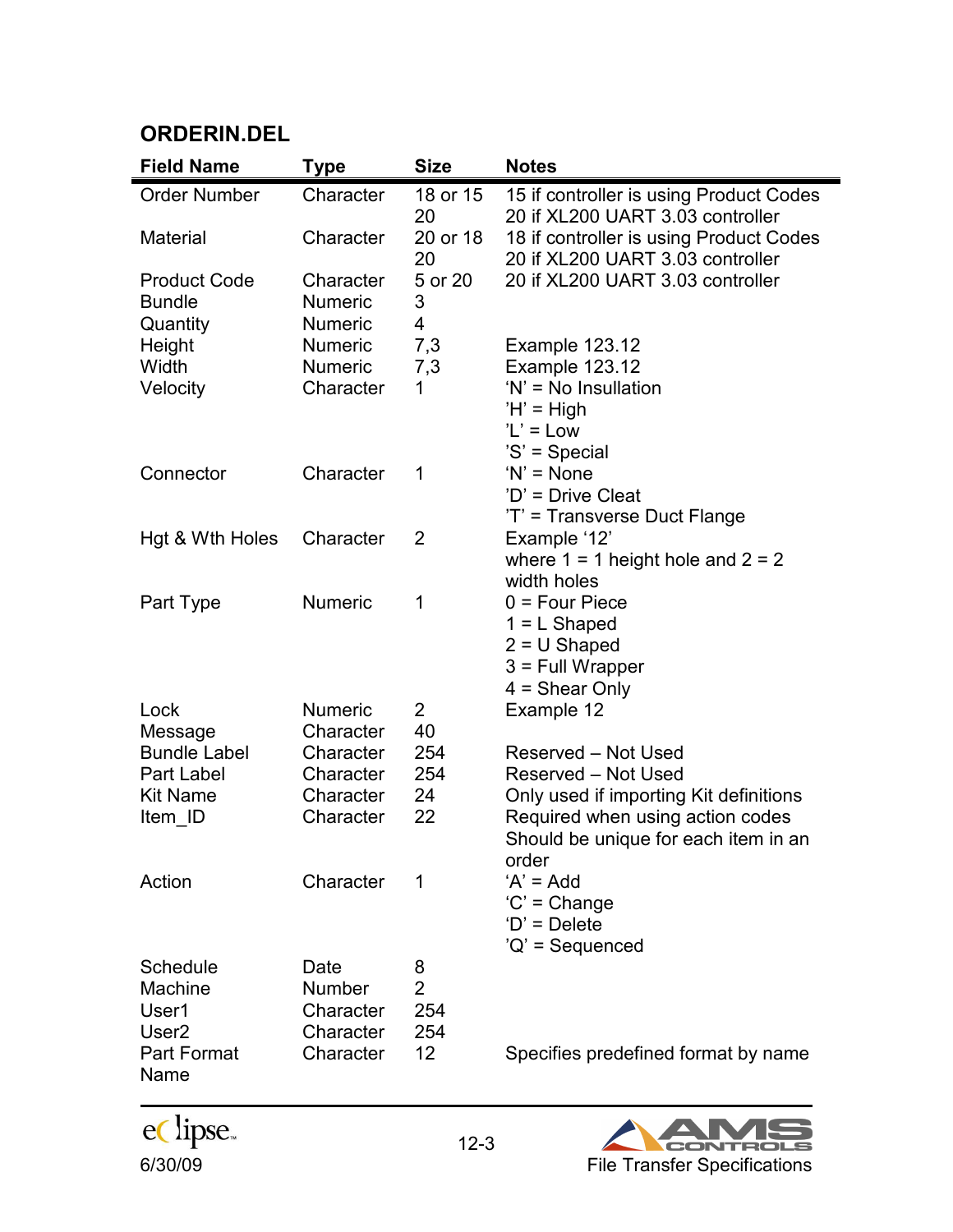| <b>Bundle Format</b> | Character | 12  |
|----------------------|-----------|-----|
| Name                 |           |     |
| User <sub>3</sub>    | Character | 254 |
| User4                | Character | 254 |
| User <sub>5</sub>    | Character | 254 |
| <b>Bundle Code</b>   | Character | 15  |
| No Material          | Logical   | 1   |
| <b>Substitutes</b>   |           |     |

Specifies predefined format by name

T or F (no quotes)

# **Examples of "ORDERIN.DEL" file**



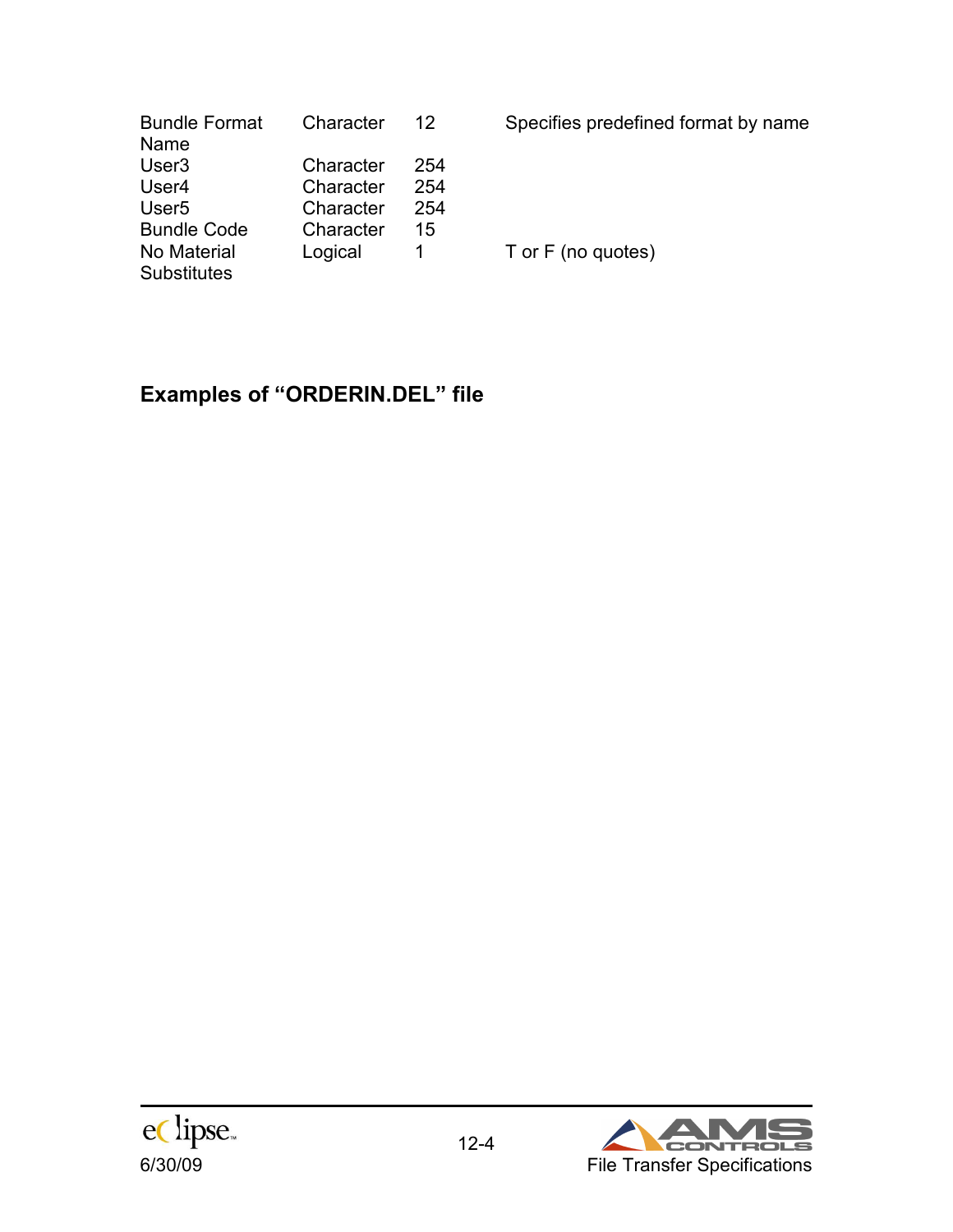### **BUNDLEIN.DEL**

| <b>Field Name</b>     | <b>Type</b>    | <b>Size</b>     | <b>Notes</b>                                    |
|-----------------------|----------------|-----------------|-------------------------------------------------|
| Order                 | Character      | 20, 18 or<br>15 | See ORDERIN.DEL spec                            |
| <b>Material</b>       | Character      | $20$ or $18$    | See ORDERIN.DEL spec                            |
| <b>Product Code</b>   | Character      | 5 or 20         | See ORDERIN.DEL spec                            |
| <b>Bundle</b>         | <b>Numeric</b> | 3               |                                                 |
| User1                 | Character      | 254             |                                                 |
| User <sub>2</sub>     | Character      | 254             |                                                 |
| User <sub>3</sub>     | Character      | 254             |                                                 |
| User4                 | Character      | 254             |                                                 |
| User <sub>5</sub>     | Character      | 254             |                                                 |
| <b>Bundle Label</b>   | Character      | 254             | Reserved - Not Used                             |
| Part Label            | Character      | 254             | Reserved - Not Used                             |
| <b>Kit Name</b>       | Character      | 30              | Only used if importing kit definitions          |
| <b>Bundle Format</b>  | Character      | 12              | *Specifies predefined format by name            |
| Name                  |                |                 |                                                 |
| <b>Part Format</b>    | Character      | 12              | *Specifies predefined format by name            |
| Name                  |                |                 |                                                 |
| <b>Cust Name</b>      | Character      | 30              | *Customer Name                                  |
| <b>Cust Address 1</b> | Character      | 254             | *Customer Address 1                             |
| <b>Cust Address 2</b> | Character      | 254             | *Customer Address 2                             |
| <b>Cust City</b>      | Character      | 254             | *Customer City                                  |
| <b>Cust State</b>     | Character      | $\overline{2}$  | *Customer State                                 |
| Cust Zip              | Character      | $\overline{10}$ | *Customer Zip Code                              |
| <b>Cust Country</b>   | Character      | 3               | *Customer Country Abbr.                         |
| <b>Cust Inst</b>      | Character      | 254             | *Special Shipping Instructions                  |
| <b>Staging Bay</b>    | Character      | 10              | *Staging bay location for end product           |
| Loading Dock          | Character      | 10              | *Defines loading dock for end product           |
| <b>Work Order</b>     | Character      | 18              | *Customer defined field                         |
| <b>Truck Number</b>   | Character      | 12              | *Defines outbound truck/route number            |
| <b>Required Date</b>  | Character      | 8               | *Date required at customer location<br>MM/DD/YY |
| <b>Product Group</b>  | Character      | 20              | *Defines a Product Code group                   |
| Hold                  | Logical        | 1               | T or F (no quotes)                              |

#### **NOTES:**

- If Bundle = 0, then User1 through User5 applies to the specified order.
- If Bundle  $\neq$  0, then User1 through User5 applies to the specified bundle.



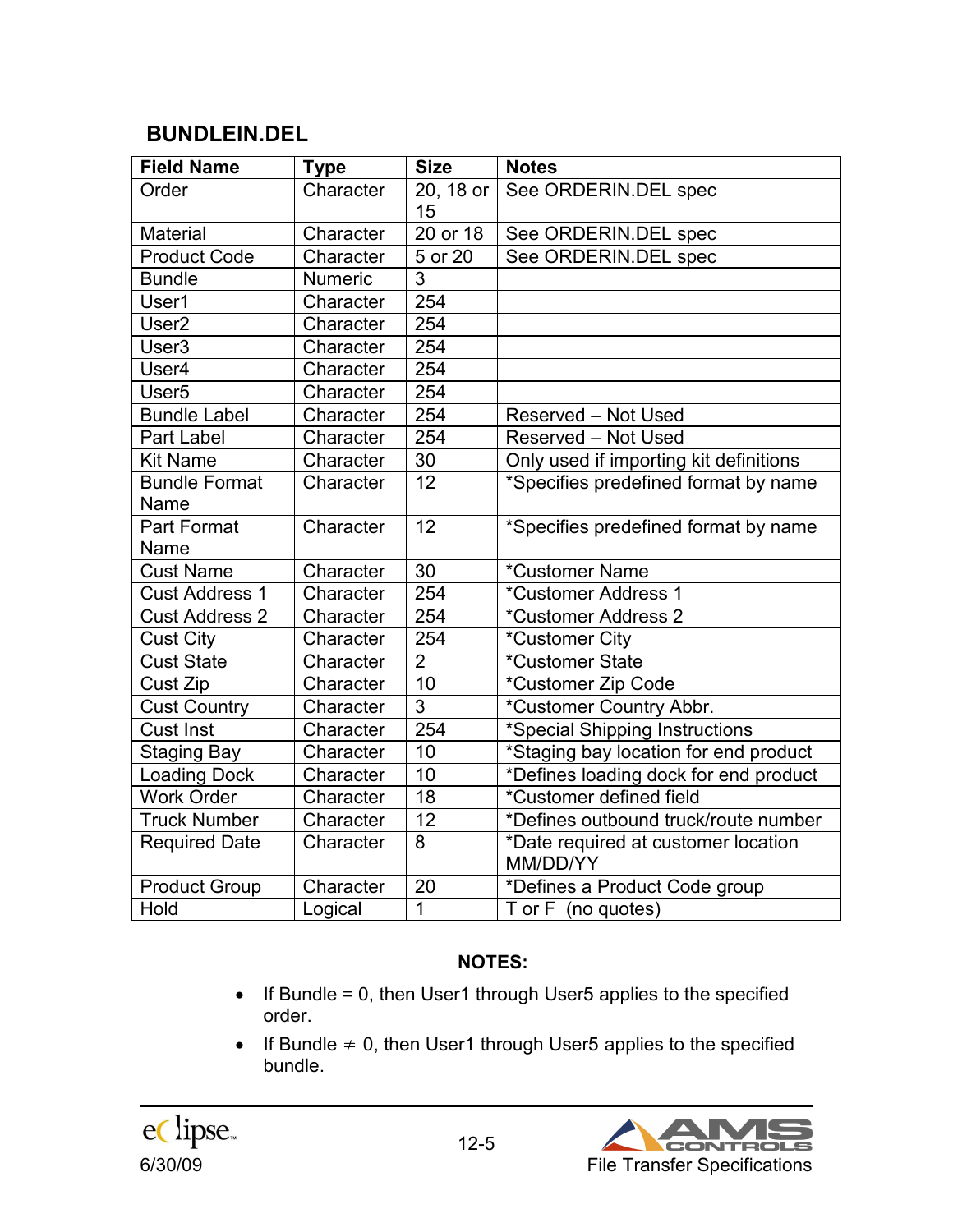- The Bundle file must be presented at the same time as the ORDERIN file to insure proper processing.
- \* These fields are entered or downloaded on a per order basis.  $(Bundle = 0)$

# **Example of BUNDLEIN.DEL file**

**"081-00795","48RED024","PCODE",0** 



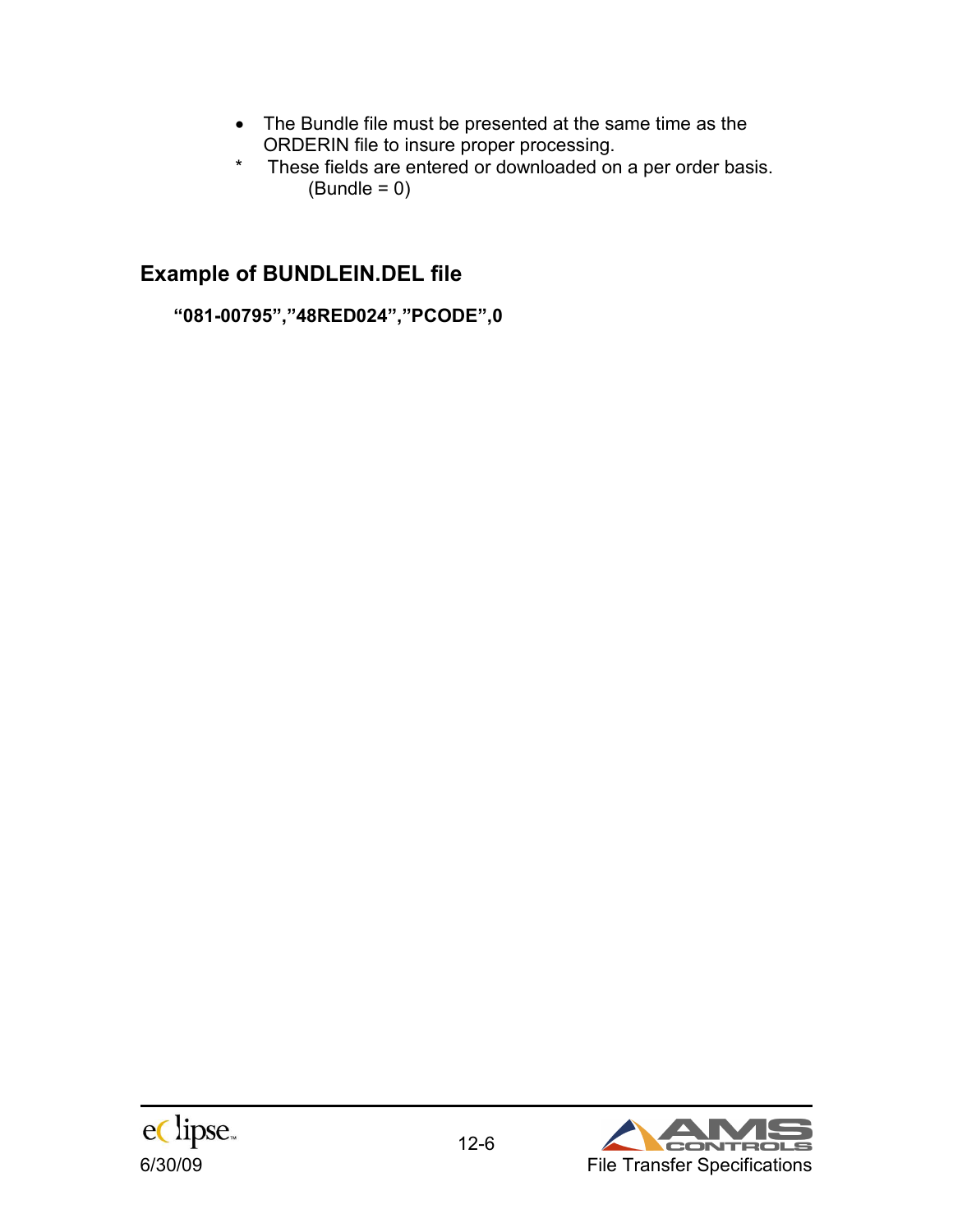# **COILIN.DEL**

| <b>Field Name</b>       | <b>Type</b> | <b>Size</b>    | <b>Notes</b>                                                                                        |
|-------------------------|-------------|----------------|-----------------------------------------------------------------------------------------------------|
| Action                  | Character   | 1              | $'A' = Add$ Coil<br>'C' = Change Coil - leave all<br>unchanged<br>fields empty<br>'D' = Delete Coil |
| Coil Number             | Character   | 16             |                                                                                                     |
| Description             | Character   | 40             |                                                                                                     |
| Date In                 | Character   | 10             |                                                                                                     |
| Date Out                | Character   | 10             |                                                                                                     |
| <b>Start Length</b>     | Character   | 8              | Example 12345678                                                                                    |
| Length Used             | Character   | 8              | Example 12345678                                                                                    |
| <b>Status</b>           | Character   | 1              | $=$ Incomplete                                                                                      |
|                         |             |                | $C =$ Complete                                                                                      |
| <b>Vendor Name</b>      | Character   | 30             |                                                                                                     |
| <b>Material</b>         | Character   | 20 or 18<br>20 | 18 if controller is using Product Codes<br>20 if XL200 UART 3.03 controller                         |
| <b>Type</b>             | Character   | 10             |                                                                                                     |
| Cost Per Lb.            | Character   | $\overline{7}$ | Example 1234.1234                                                                                   |
| <b>Nex Scrap</b>        | Character   | 9              | (eg. Plant fault)<br>Non-exempt scrap<br>Example 1234.1234                                          |
| Ex Scrap                | Character   | 9              | Exempt scrap (eg. Supplier fault)<br>Example 1234.1234                                              |
| <b>Other Adjust</b>     | Character   | 9              | Other adjustments<br>(eg. testing)<br>Example 1234.1234                                             |
| <b>Start Weight</b>     | Character   | 10             | Example 12345.1234                                                                                  |
| <b>Heat Number</b>      | Character   | 20             |                                                                                                     |
| <b>Vendor Code</b>      | Character   | 16             |                                                                                                     |
| <b>Purchase Order</b>   | Character   | 10             |                                                                                                     |
| <b>Storage Location</b> | Character   | 20             |                                                                                                     |

# **Example of COILIN.DEL file**

**"A","985612-023","48-in wide painted","08/10/98","","3500","","I","USS","48RED024","","2.50"** 

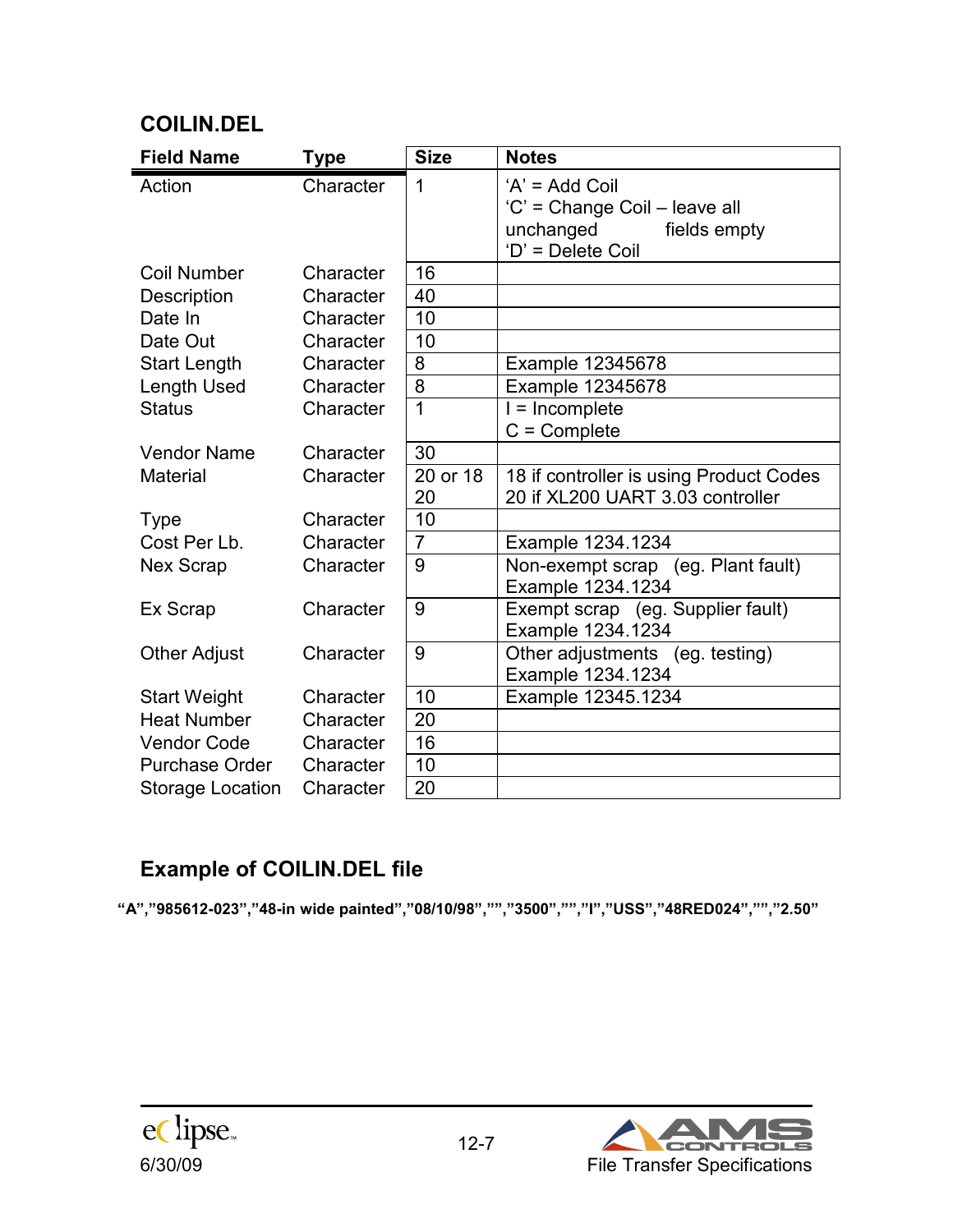# **CUSTOMER.DEL**

| <b>Field Name</b>            | <b>Type</b>    | <b>Size</b>    | <b>Notes</b>                                                                                               |
|------------------------------|----------------|----------------|------------------------------------------------------------------------------------------------------------|
| Action                       | Character      | 1              | 'A' = Add Customer<br>'C' = Change Customer - leave all<br>unchanged fields empty<br>'D' = Delete Customer |
| <b>Customer Code</b>         | Character      | 11             |                                                                                                            |
| <b>Customer Name</b>         | Character      | 30             |                                                                                                            |
| Customer<br><b>Address 1</b> | Character      | 30             |                                                                                                            |
| Customer<br><b>Address 2</b> | Character      | 30             |                                                                                                            |
| <b>Customer City</b>         | Character      | 30             |                                                                                                            |
| <b>Customer State</b>        | Character      | $\overline{2}$ |                                                                                                            |
| <b>Customer ZIP</b>          | Character      | 10             |                                                                                                            |
| Customer<br>Country          | Character      | 3              |                                                                                                            |
| Shipping<br>Instructions     | Character      | 30             |                                                                                                            |
| Reserved                     | Character      | 1              |                                                                                                            |
| Max Bundle<br>Weight         | <b>Numeric</b> | 4,0            |                                                                                                            |
| <b>Delivery Phone</b>        | Character      | 30             |                                                                                                            |
| E-mail address               | Character      | 100            |                                                                                                            |

**Note: These items will be added to a customer table that can be automatically recalled by associating the customer code to an order.** 

# **Example of CUSTOMER.DEL file**

**"1","XYZ-100","XYZ Company","555 Hansbrough","Suite-K","RoundRock","MO","55555","USA","YellowFrt"** 



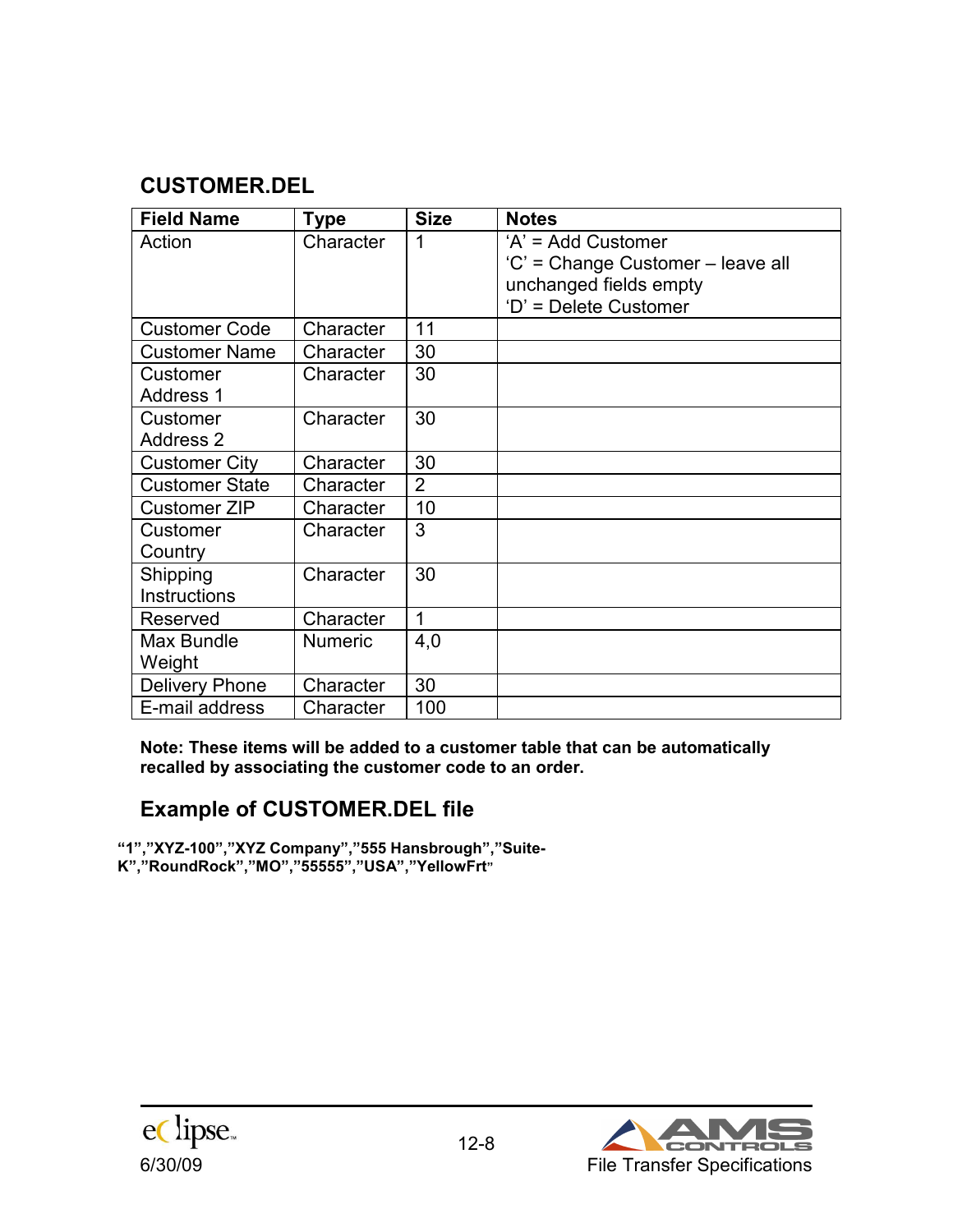# **MATERIALIN.DEL**

| <b>Field Name</b>     | <b>Type</b>    | <b>Size</b>    | <b>Notes</b>                            |
|-----------------------|----------------|----------------|-----------------------------------------|
| Action                | Character      | 1              | 'A' = Add Material                      |
|                       |                |                | 'C' = Change Material – leave all       |
|                       |                |                | unchanged fields empty                  |
|                       |                |                | 'D' = Delete Material                   |
| <b>Material</b>       | Character      | 20             | 18 if controller is using Product Codes |
|                       |                |                | 20 if XL200 UART 3.03 controller        |
| Gauge                 | <b>Numeric</b> | $\overline{2}$ |                                         |
| Thickness             | <b>Numeric</b> | 6,4            |                                         |
| Width                 | <b>Numeric</b> | 6,3            |                                         |
| Color                 | Character      | 20             |                                         |
| Type                  | Character      | 10             |                                         |
| Cover                 | <b>Numeric</b> | 7,3            |                                         |
| <b>Description</b>    | Character      | 40             |                                         |
| Lb/Ft                 | <b>Numeric</b> | 7,3            |                                         |
| Cost/Lb               | <b>Numeric</b> | 7,2            |                                         |
| Normal Length         | <b>Numeric</b> | 9,3            |                                         |
| Reorder               | <b>Numeric</b> | 6              |                                         |
| <b>Blank Sheet</b>    | Logical        | 1              | Reserved - Not Used                     |
| <b>Blank Material</b> | Character      | 1              | Reserved - Not Used                     |



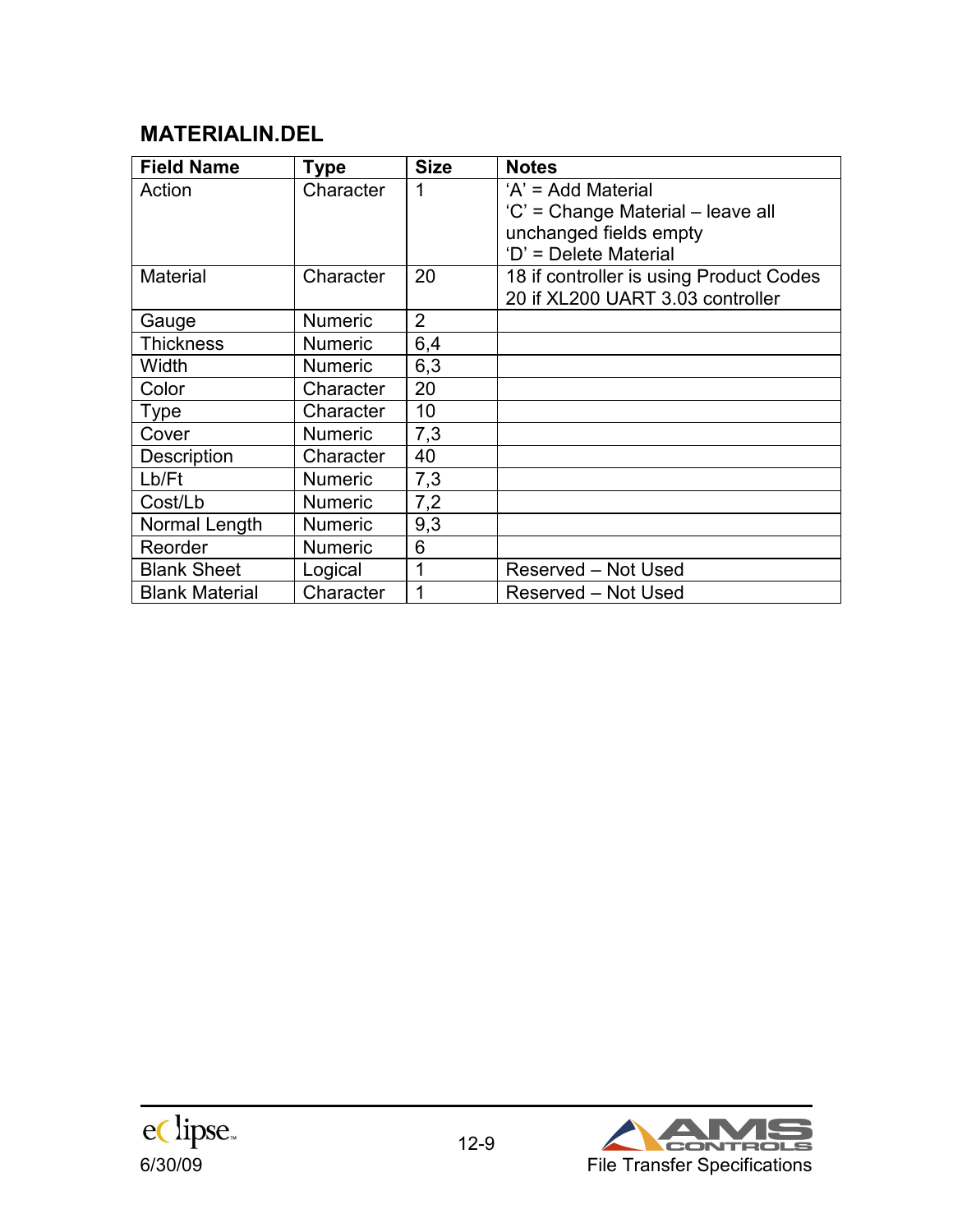# **PCODEIN.DEL**

| <b>Field Name</b>     | <b>Type</b>    | <b>Size</b> | <b>Notes</b>                          |
|-----------------------|----------------|-------------|---------------------------------------|
| Action                | Character      | 1           | 'A' = Add Product Code                |
|                       |                |             | 'C' = Change Product Code - leave all |
|                       |                |             | unchanged fields empty                |
|                       |                |             | 'D' = Delete Product Code             |
| Machine               | <b>Numeric</b> | 3           |                                       |
| <b>Product Code</b>   | Character      | 5 or 20     | See ORDERIN.DEL spec                  |
| <b>Description</b>    | Character      | 30          |                                       |
| <b>Finished Width</b> | <b>Numeric</b> | 8,3         | Reserved - Not Used                   |
| <b>Staging Bay</b>    | Character      | 10          |                                       |
| <b>Loading Dock</b>   | Character      | 10          |                                       |
| <b>Hole Spacing</b>   | Numeric        | 8,3         | Reserved - Not Used                   |
| Calculate Length      | Logical        | 1           | Reserved - Not Used                   |
| <b>Hole Count</b>     | Logical        | 1           | Reserved - Not Used                   |
| <b>Target Rate</b>    | <b>Numeric</b> | 4           |                                       |
| Coil Change           | <b>Numeric</b> | 6,3         |                                       |
| <b>Minutes</b>        |                |             |                                       |
| <b>Tool Change</b>    | <b>Numeric</b> | 6,3         |                                       |
| <b>Minutes</b>        |                |             |                                       |
| <b>Tool Library</b>   | Character      | 25          |                                       |
| Setup Library         | Character      | 25          |                                       |
| <b>Custom List</b>    | Character      | 40          |                                       |
| <b>Axis Library</b>   | Character      | 25          |                                       |
| Preferred             | Logical        | 1           | T or F (no quotes)                    |
| Machine               |                |             |                                       |
| Setup                 | Character      | 250         |                                       |
| Instructions          |                |             |                                       |
| Leg Height            | <b>Numeric</b> | 8,3         | Reserved - Not Used                   |
| <b>Product Group</b>  | Character      | 20          |                                       |

# **Example of PCODEIN.DEL file**

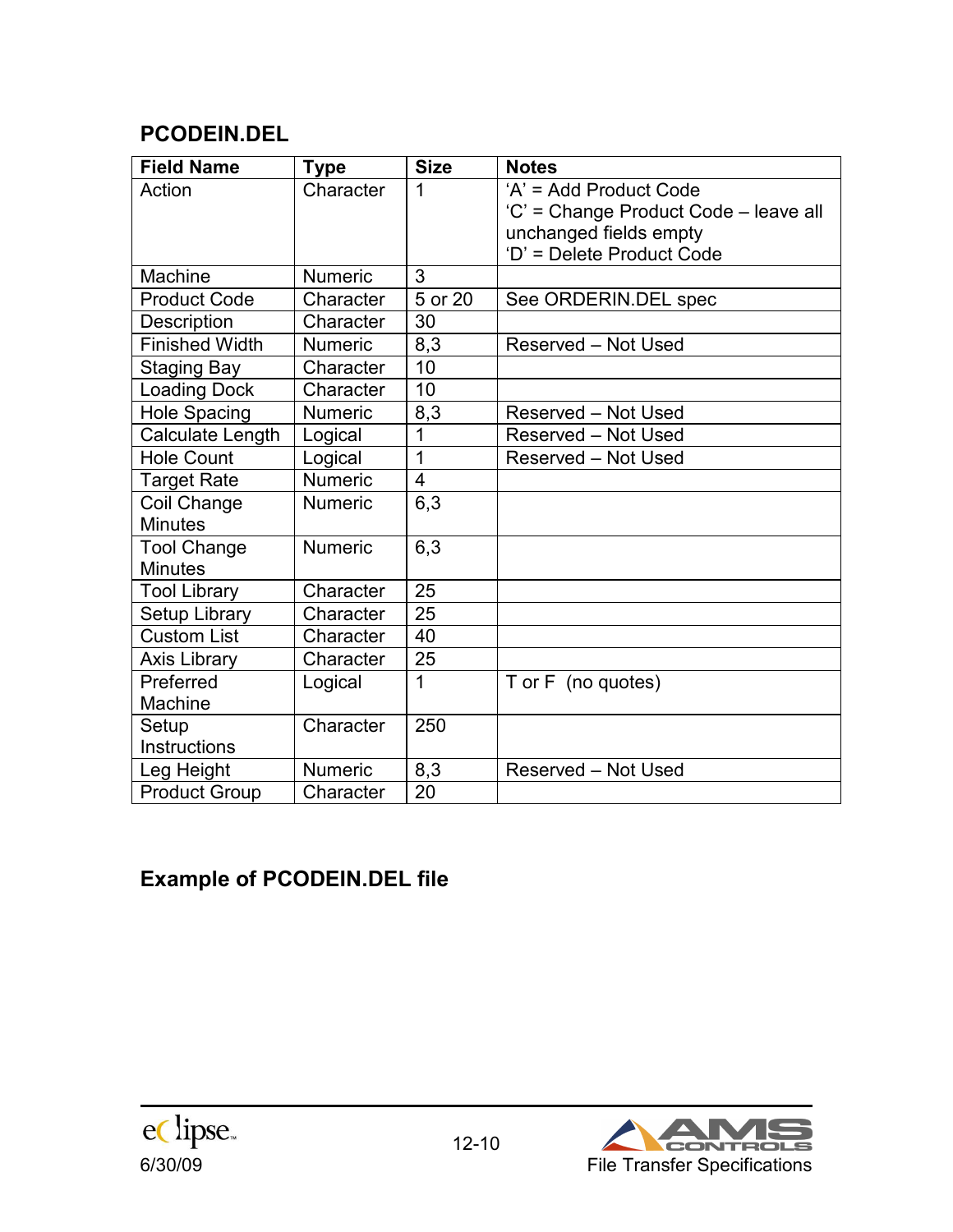# **ProdOut.del**

| <b>Eclipse Field</b><br>(Name) | <b>Type</b>           | <b>Size</b>    | <b>Notes</b>                                                                                                                                                                                                                            |
|--------------------------------|-----------------------|----------------|-----------------------------------------------------------------------------------------------------------------------------------------------------------------------------------------------------------------------------------------|
| <b>Type</b>                    | $\mathsf{C}$          | 1              | 1=General Production Record<br>2=Coil Change<br>3=Machine Started<br>4=Controller Turned On<br>5=Job Request<br>6=Controller Fault<br>7=Delay<br>8=Query List<br>S=Start of Shift<br>E=End of Shift<br><b>G=General Feedback Record</b> |
| Date                           | C                     | 10             | MM/DD/YYYY Date record created at<br>Controller                                                                                                                                                                                         |
| Machine                        | N                     | $\overline{2}$ | Unit number of controller (1-30)                                                                                                                                                                                                        |
| Time                           | $\overline{\text{C}}$ | 8              | HH: MM: SS Time record created at the<br>controller                                                                                                                                                                                     |
| <b>Order Number</b>            | $\mathsf{C}$          | 20             | 15 if controller is using Product Codes<br>20 if XL200 UART 3.03 controller                                                                                                                                                             |
| <b>Bundle</b>                  | $\mathsf{N}$          | 3              | Current bundle or lift (0 to 900)<br>(900-999 refer to scrap codes)                                                                                                                                                                     |
| Quantity                       | N                     | 4              | Number of pieces produced in this<br>record                                                                                                                                                                                             |
| Part Type                      | <b>Numeric</b>        | 1              | $0 = Four Piece$<br>$1 = L$ Shaped<br>$2 = U$ Shaped<br>$3$ = Full Wrapper<br>$4 =$ Shear Only                                                                                                                                          |
| Height                         | Numeric               | 7,3            |                                                                                                                                                                                                                                         |
| Width                          | Numeric               | 7,3            |                                                                                                                                                                                                                                         |
| .ock                           | Numeric               | $\overline{2}$ |                                                                                                                                                                                                                                         |
| Velocity                       | Character             | 1              | 'N' = No Insullation<br>$H' = High$<br>$'L' = Low$<br>'S' = Special                                                                                                                                                                     |
| Connector                      | Character             | $\mathbf{1}$   | $'N' = None$<br>'D' = Drive Cleat<br>'T' = Transverse Duct Flange                                                                                                                                                                       |
| Hgt & Wth Holes                | Character             | $\overline{2}$ | Example '12'<br>where $1 = 1$ height hole and $2 = 2$<br>width holes                                                                                                                                                                    |



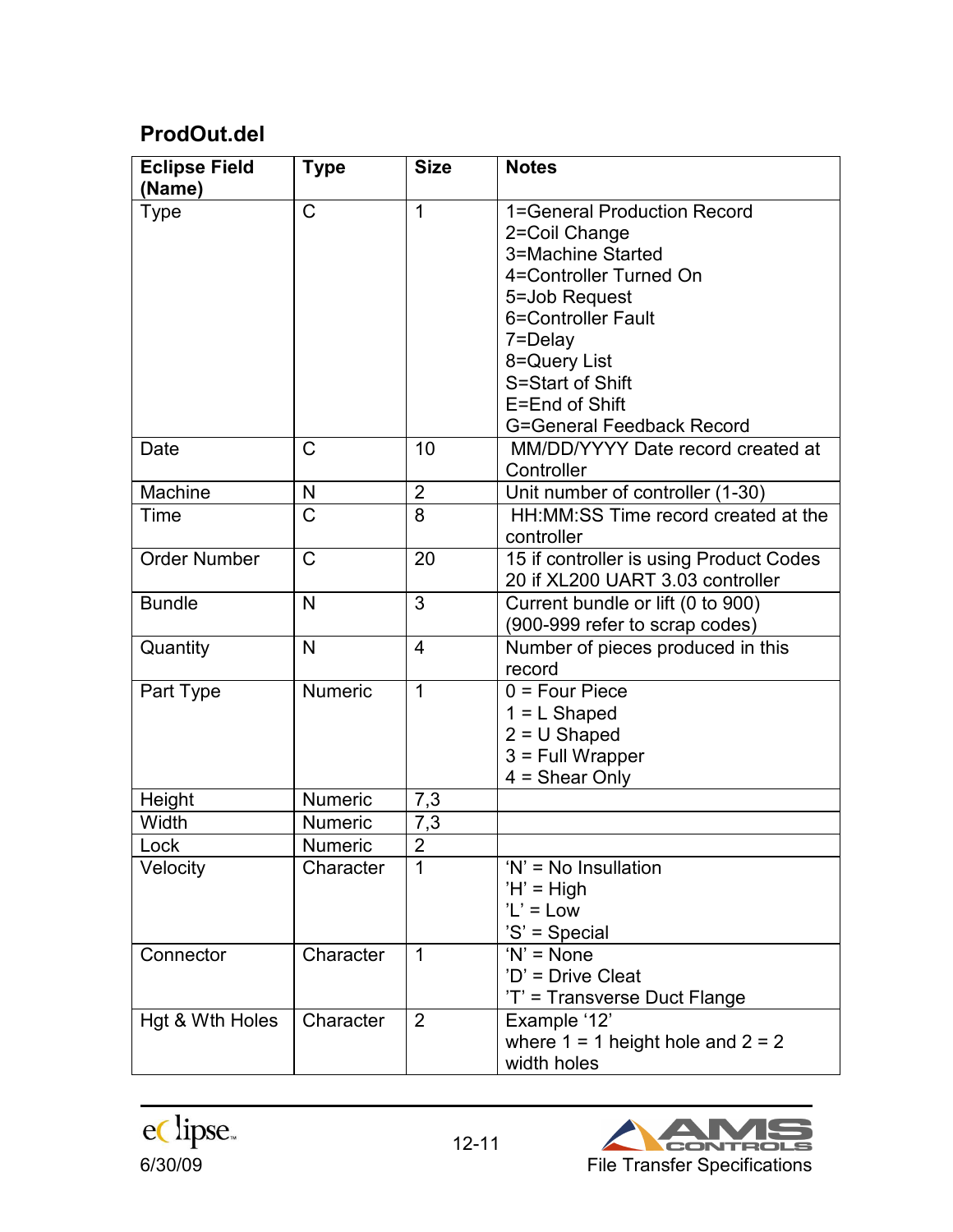| <b>Eclipse Field</b><br>(Name) | <b>Type</b>  | <b>Size</b> | <b>Notes</b>                                                                                                                                                                                                                                                                                                                                                                                                                                                                                                                                                                                                                                                                                                                                                                                                                                                                                           |
|--------------------------------|--------------|-------------|--------------------------------------------------------------------------------------------------------------------------------------------------------------------------------------------------------------------------------------------------------------------------------------------------------------------------------------------------------------------------------------------------------------------------------------------------------------------------------------------------------------------------------------------------------------------------------------------------------------------------------------------------------------------------------------------------------------------------------------------------------------------------------------------------------------------------------------------------------------------------------------------------------|
| <b>InvCoil</b>                 | C            | 16          | Current coil inventory number                                                                                                                                                                                                                                                                                                                                                                                                                                                                                                                                                                                                                                                                                                                                                                                                                                                                          |
| Footage                        | $\mathsf{N}$ | 14,3        | For Type 1 and Reason <> "X":<br>Length run in inches since last type "1"<br>For Type 1 and Reason = "X":<br>Always zero.                                                                                                                                                                                                                                                                                                                                                                                                                                                                                                                                                                                                                                                                                                                                                                              |
| Reason                         | $\mathsf{C}$ | 3           | For Type 1:<br>'B' = Bundle halt<br>'O' = Out-of-orders halt<br>$'C' = End of Col$<br>'H' = Manual halt<br>$\mathsf{I}' = \mathsf{Inter}\text{-}\mathsf{item}, \mathsf{no}\ \mathsf{halt}$<br>'M' = Manual shear, no halt<br>'P' = $XL100/XL200$ power off<br>'T' = Tolerance halt<br>'E' = Coil-end-point halt<br>$X' =$ Decrement quantity<br>'Y' = Increment quantity<br>$R'$ = Remake<br>$'Z'$ = Coast to stop<br>For Type 2:<br>'L' = Load coil<br>'D' = Delete coil<br>'R' = Return coil to inventory<br>For Type 8:<br>$'Q'$ = Query list<br>For Type G:<br>'R' = Order returned for changes<br>$D'$ = Order is done<br>'l' = Order added by importing<br>'M' = Order sent to controller<br>'S' = Order started<br>'U' = Order recalled from controller<br>$'X'$ = Order deleted in import<br>'C' = Coil inventory update<br>For Type E and S:<br>'H' = Runtime record<br>'R' = Downtime record |
| <b>Minutes</b>                 | N            | 13          | Date and time converted to minutes<br>since Jan. 1, 1980                                                                                                                                                                                                                                                                                                                                                                                                                                                                                                                                                                                                                                                                                                                                                                                                                                               |
| Material                       | $\mathsf C$  | 20          | 18 if controller is using Product Codes<br>20 if XL200 UART 3.03 controller                                                                                                                                                                                                                                                                                                                                                                                                                                                                                                                                                                                                                                                                                                                                                                                                                            |
| Scrap Code                     | N            | 3           | For Type 1:<br>Scrap code as defined by user if                                                                                                                                                                                                                                                                                                                                                                                                                                                                                                                                                                                                                                                                                                                                                                                                                                                        |



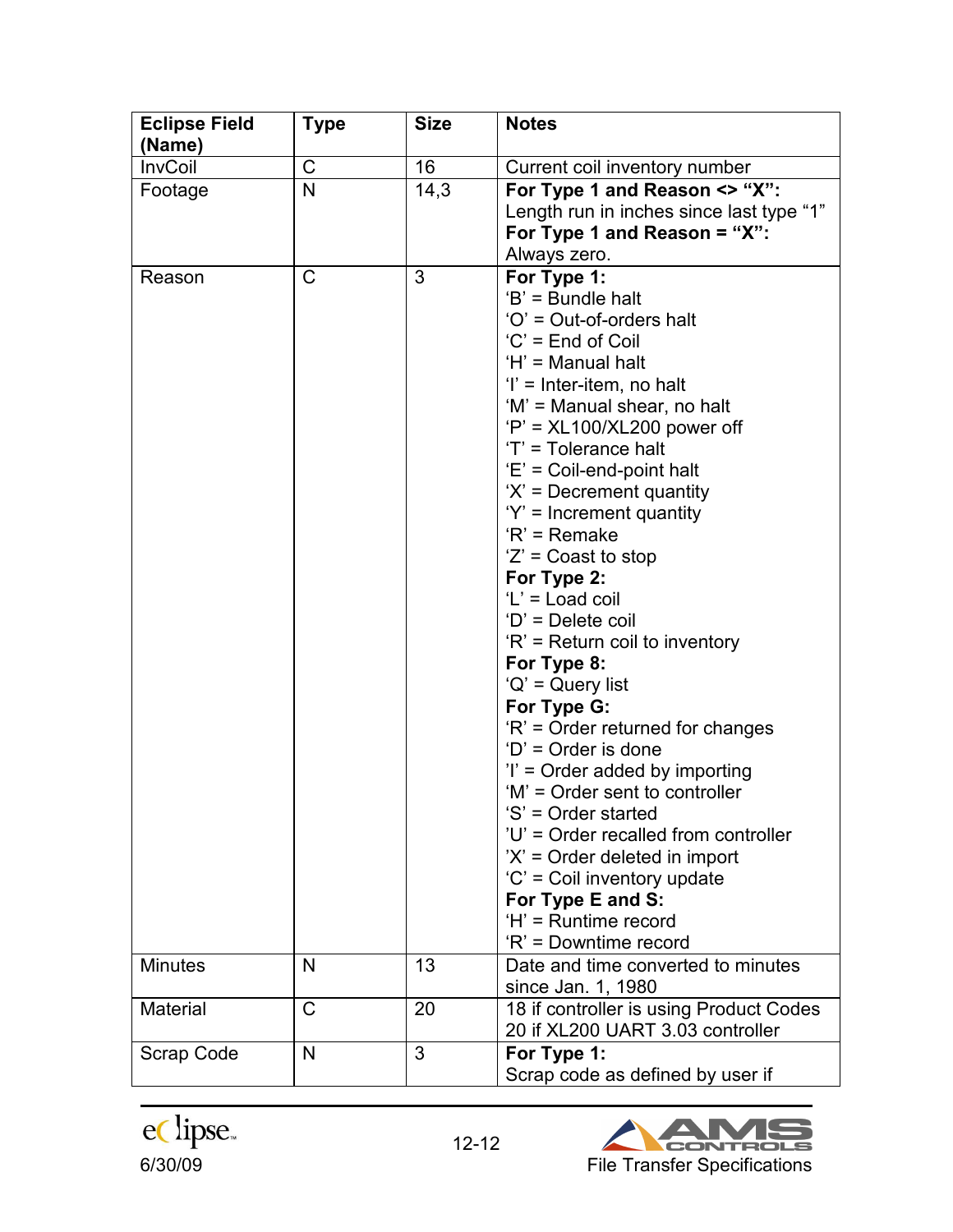| <b>Eclipse Field</b><br>(Name) | <b>Type</b>             | <b>Size</b>    | <b>Notes</b>                                                                                                                                   |
|--------------------------------|-------------------------|----------------|------------------------------------------------------------------------------------------------------------------------------------------------|
|                                |                         |                | Footage - Total Length <> zero                                                                                                                 |
| Employee ID                    | N                       | $\overline{7}$ |                                                                                                                                                |
| Name                           | $\mathsf C$             | 30             | Employee name                                                                                                                                  |
| $Lb.$ / $Ft$                   | $\mathsf{N}$            | 7,3            | Weight per foot of material specified in<br>order                                                                                              |
| Delay Code                     | N                       | $\overline{2}$ |                                                                                                                                                |
| Delay Reason                   | $\overline{\text{C}}$   | 30             |                                                                                                                                                |
| Duration                       | $\mathsf{N}$            | 8              | For Type 1, 3, 7 and E:<br>Time in minutes since last type 1, 3, or<br>7 production message.<br>Used for Runtime, Downtime and<br>Exempt Time. |
| Item ID                        | $\mathsf{C}$            | 22             | Identifier of item if item id was sent to<br>Eclipse - this value should relate back<br>to your back-end system (AS400, etc.)                  |
| <b>Product Code</b>            | C                       | 20             | 20 if XL200 UART 3.03 controller                                                                                                               |
| Cost Per Lb.                   | $\overline{\mathsf{N}}$ | 7,2            | Cost per pound of material specified in<br>order                                                                                               |
| <b>Customer Name</b>           | $\mathsf C$             | 30             |                                                                                                                                                |
| Order Type                     | $\overline{\text{C}}$   | 1              | Reserved - Not Used                                                                                                                            |
| <b>Hole Count</b>              | $\mathsf{N}$            | 4,0            | Reserved - Not Used                                                                                                                            |
| <b>Hole Offset</b>             | N                       | 8,3            | Reserved - Not Used                                                                                                                            |
| Work Order Nbr                 | $\mathsf{C}$            | 18             |                                                                                                                                                |
| List ID                        | $\mathsf{N}$            | 10             | For Type 8 only:<br>Query list ID                                                                                                              |
| <b>List Text</b>               | $\mathsf{C}$            | 40             | <b>Reserved - Not Used</b>                                                                                                                     |

# **Expanded ProdOut.del**

| <b>Eclipse Field</b><br>(Name) | <b>Type</b> | <b>Size</b> | <b>Notes</b>                                                                                                                                                                                         |
|--------------------------------|-------------|-------------|------------------------------------------------------------------------------------------------------------------------------------------------------------------------------------------------------|
| <b>Type</b>                    | C           |             | 1=General Production Record<br>2=Coil Change<br>3=Machine Started<br>4=Controller Turned On<br>5=Job Request<br>6=Controller Fault<br>7=Delay<br>8= Query List<br>S=Start of Shift<br>E=End of Shift |



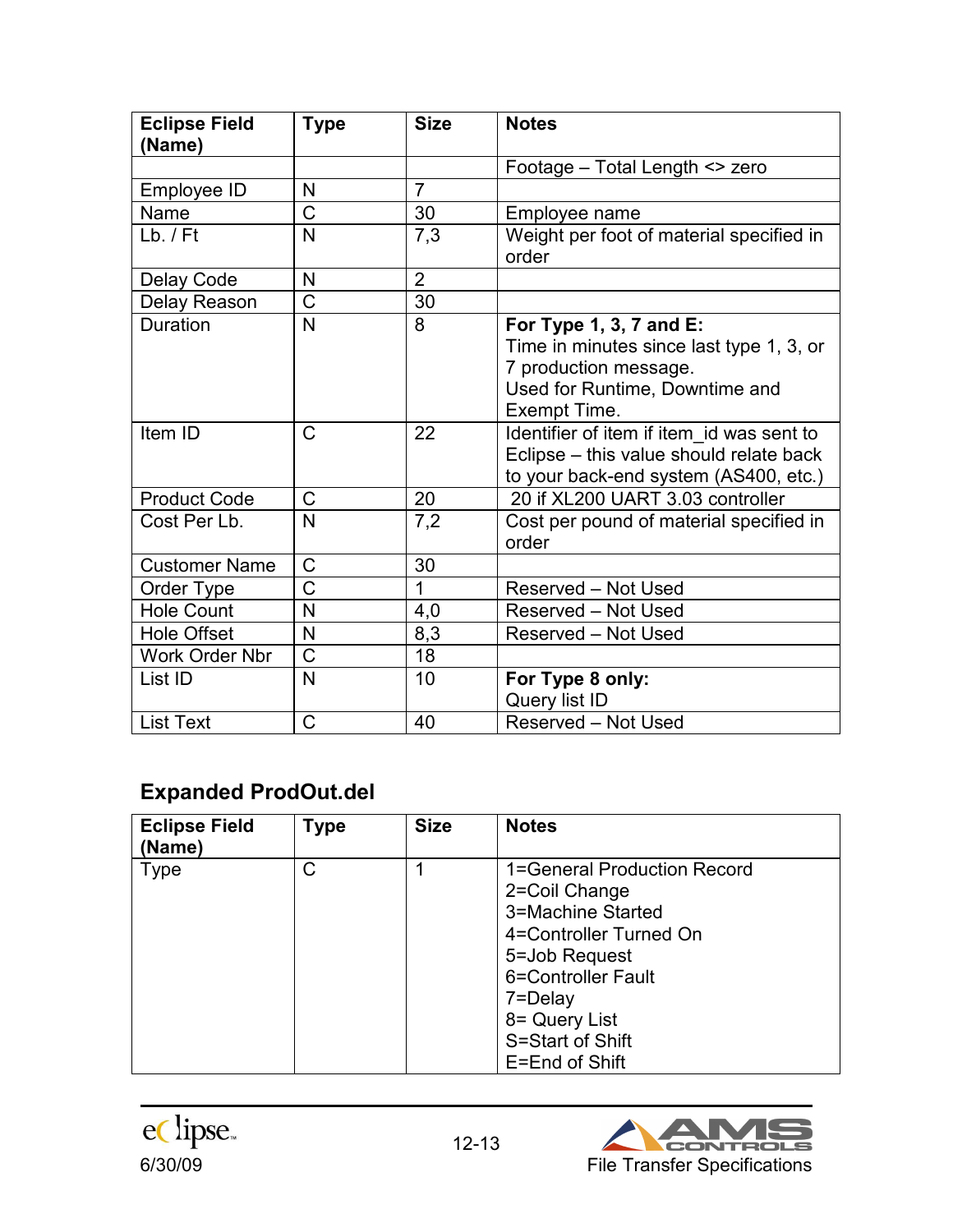| <b>Eclipse Field</b><br>(Name) | <b>Type</b>           | <b>Size</b>    | <b>Notes</b>                                                                                                                                                                                                                                                                                                                                                                                                                                                                                                                                                                                                                                                                                                                                                                                                               |
|--------------------------------|-----------------------|----------------|----------------------------------------------------------------------------------------------------------------------------------------------------------------------------------------------------------------------------------------------------------------------------------------------------------------------------------------------------------------------------------------------------------------------------------------------------------------------------------------------------------------------------------------------------------------------------------------------------------------------------------------------------------------------------------------------------------------------------------------------------------------------------------------------------------------------------|
|                                |                       |                | <b>G=General Feedback Record</b>                                                                                                                                                                                                                                                                                                                                                                                                                                                                                                                                                                                                                                                                                                                                                                                           |
| Reason                         | C                     | 3              | For Type 1:<br>'B' = Bundle halt<br>'O' = Out-of-orders halt<br>'C' = End of Coil<br>'H' = Manual halt<br>$T =$ Inter-item, no halt<br>'M' = Manual shear, no halt<br>$'P'$ = XL100/XL200 power off<br>'T' = Tolerance halt<br>'E' = Coil-end-point halt<br>$X' =$ Decrement quantity<br>$Y' =$ Increment quantity<br>$R'$ = Remake<br>$Z' =$ Coast to stop<br>For Type 2:<br>$'L' =$ Load coil<br>'D' = Delete coil<br>$R'$ = Return coil to inventory<br>For Type 8:<br>$'Q'$ = Query list<br>For Type G:<br>'R' = Order returned for changes<br>$D'$ = Order is done<br>$i'$ = Order added by importing<br>'M' = Order sent to controller<br>'S' = Order started<br>'U' = Order recalled from controller<br>$'X'$ = Order deleted in import<br>'C' = Coil inventory update<br>For Type E and S:<br>'H' = Runtime record |
| Date                           | $\mathsf{C}$          | 10             | 'R' = Downtime record<br>MM/DD/YYYY Date record created at<br>Controller                                                                                                                                                                                                                                                                                                                                                                                                                                                                                                                                                                                                                                                                                                                                                   |
| Time                           | $\mathsf{C}$          | 8              | HH: MM: SS Time record created at the<br>controller                                                                                                                                                                                                                                                                                                                                                                                                                                                                                                                                                                                                                                                                                                                                                                        |
| <b>Minutes</b>                 | N                     | 13             | Date and time converted to minutes<br>since Jan. 1, 1980                                                                                                                                                                                                                                                                                                                                                                                                                                                                                                                                                                                                                                                                                                                                                                   |
| <b>Production Date</b>         | C                     | 10             | Shift Date MM/DD/YYYY                                                                                                                                                                                                                                                                                                                                                                                                                                                                                                                                                                                                                                                                                                                                                                                                      |
| Shift                          | $\overline{\text{C}}$ | 1              |                                                                                                                                                                                                                                                                                                                                                                                                                                                                                                                                                                                                                                                                                                                                                                                                                            |
| Machine                        | N                     | $\overline{2}$ | Unit number of controller (1-30)                                                                                                                                                                                                                                                                                                                                                                                                                                                                                                                                                                                                                                                                                                                                                                                           |
| <b>Order Number</b>            | $\mathsf C$           | 20             | 15 if controller is using Product Codes                                                                                                                                                                                                                                                                                                                                                                                                                                                                                                                                                                                                                                                                                                                                                                                    |

ec lipse.

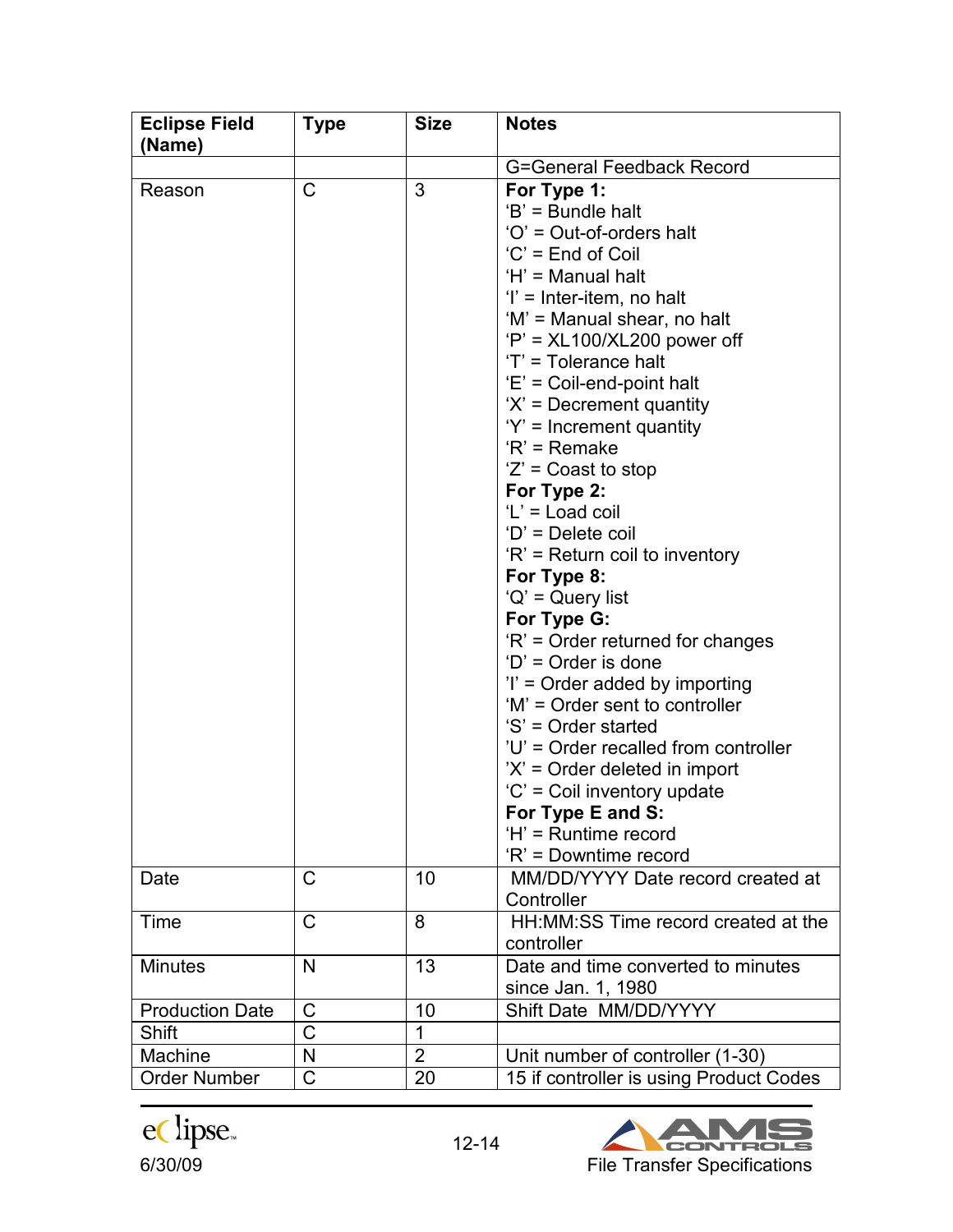| <b>Eclipse Field</b><br>(Name) | <b>Type</b>           | <b>Size</b>    | <b>Notes</b>                                                                                                              |
|--------------------------------|-----------------------|----------------|---------------------------------------------------------------------------------------------------------------------------|
|                                |                       |                | 20 if XL200 UART 3.03 controller                                                                                          |
| Material                       | $\mathsf C$           | 20             | 18 if controller is using Product Codes<br>20 if XL200 UART 3.03 controller                                               |
| <b>Product Code</b>            | $\mathsf C$           | 20             | 20 if XL200 UART 3.03 controller                                                                                          |
| <b>Customer Name</b>           | $\overline{\text{C}}$ | 30             |                                                                                                                           |
| <b>Work Order Nbr</b>          | $\overline{\text{C}}$ | 18             |                                                                                                                           |
| <b>Bundle</b>                  | $\overline{N}$        | 3              | Current bundle or lift (0 to 900)<br>(900-999 refer to scrap codes)                                                       |
| Quantity                       | N                     | $\overline{4}$ | Number of pieces produced in this<br>record                                                                               |
| Part Type                      | <b>Numeric</b>        | 1              | $0 = Four Piece$<br>$1 = L$ Shaped<br>$2 = U$ Shaped<br>$3$ = Full Wrapper<br>$4 = Shear Only$                            |
| <b>Height</b>                  | <b>Numeric</b>        | 7,3            |                                                                                                                           |
| Width                          | <b>Numeric</b>        | 7,3            |                                                                                                                           |
| Lock                           | <b>Numeric</b>        | $\overline{2}$ |                                                                                                                           |
| Velocity                       | Character             | 1              | 'N' = No Insullation<br>$H' = High$<br>$'L' = Low$<br>'S' = Special                                                       |
| Connector                      | Character             | 1              | $'N'$ = None<br>'D' = Drive Cleat<br>'T' = Transverse Duct Flange                                                         |
| Hgt & Wth Holes                | Character             | $\overline{2}$ | Example '12'<br>where $1 = 1$ height hole and $2 = 2$<br>width holes                                                      |
| <b>Total Length</b>            | N                     | 14,3           | Quantity x Calculated item length in<br>inches                                                                            |
| Footage                        | N                     | 14,3           | For Type 1 and Reason <> "X":<br>Length run in inches since last type "1"<br>For Type 1 and Reason = "X":<br>Always zero. |
| <b>InvCoil</b>                 | C                     | 16             | Current coil inventory number                                                                                             |
| <b>Coil Material</b>           | $\overline{\text{C}}$ | 20             |                                                                                                                           |
| <b>Coil Width</b>              | N                     | 6,3            |                                                                                                                           |
| $Lb.$ / $Ft$                   | N                     | 7,3            | Weight per foot of material specified in<br>order                                                                         |
| Cost Per Lb.                   | N                     | 7,2            | Cost per pound of material specified in<br>order                                                                          |
| <b>Heat Number</b>             | $\mathsf{C}$          | 20             | Coil batch number                                                                                                         |

eClipse. 12-15

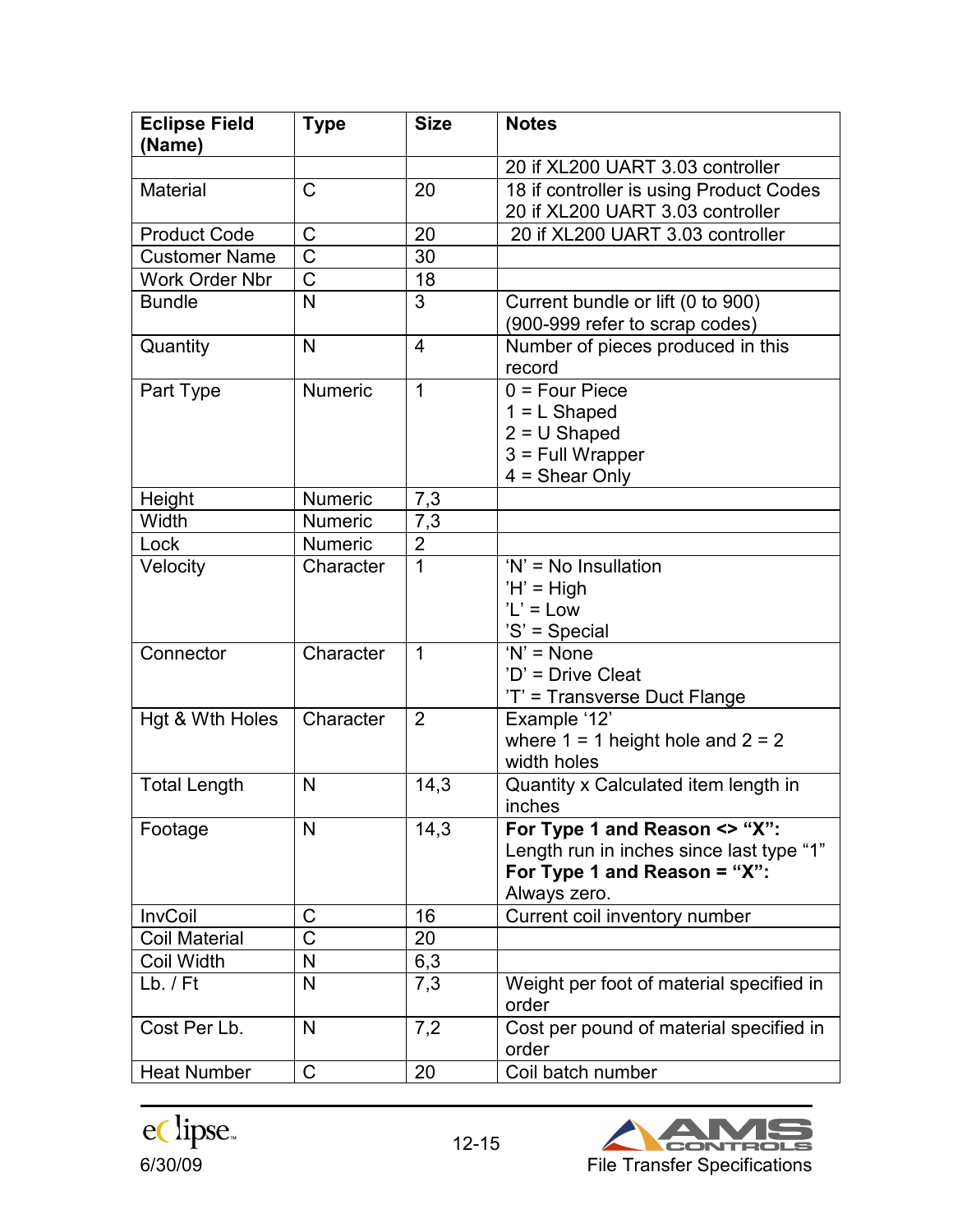| <b>Eclipse Field</b><br>(Name) | <b>Type</b>  | <b>Size</b> | <b>Notes</b>                                                                                                                                                                      |
|--------------------------------|--------------|-------------|-----------------------------------------------------------------------------------------------------------------------------------------------------------------------------------|
| Code Type                      | C            | 1           | For Type 1:<br>'S' = Scrap if Footage - Total Length<br><> zero<br>For Type 2:<br>$C' =$ if coil verification error<br>For Type 3, 7 and E:<br>'D' = Delay if duration is <> zero |
| <b>Code Value</b>              | N            | 3           | For Type 1:<br>Scrap code as defined by user<br>For Type 3, 7 and E:<br>Delay code as defined by user                                                                             |
| <b>Code Description</b>        | $\mathsf{C}$ | 30          | For Type 1:<br>Scrap reason<br>For Type 2:<br>Coil verification error<br>For Type 3, 7 and E:<br>Delay reason                                                                     |
| Code Exempt                    | $\mathsf{C}$ | 1           | For Type $\leq$ 2:<br>$E' = Exempt$<br>$'N' = Non-exempt$<br>example: Non-plant or non operator-<br>fault - scrap coil was damaged in<br>shipment, delay scheduled<br>maintenance |
| Machine Status                 | $\mathsf{C}$ | 1           | $R' =$ Running<br>'H' = Halted                                                                                                                                                    |
| <b>Duration</b>                | N            | 8,2         | For Type 1, 3, 7 and E:<br>Time in minutes since last type 1, 3, or<br>7 production message.<br>Used for Runtime, Downtime and<br>Exempt Time.                                    |
| Runtime                        | N            | 8,2         | For Type 1 and (Type E with Reason<br>$=$ "H"):<br>Duration In minutes                                                                                                            |
| Downtime                       | N            | 8,2         | For Type 3, 7, and (Type E and<br><b>Reason = "R"):</b> Duration in minutes if<br>Delay is non-exempt                                                                             |
| <b>Exempt Time</b>             | N            | 8,2         | For Type 3, 7, and (Type E and<br><b>Reason = "R"):</b> Duration in minutes if<br>Delay is exempt                                                                                 |
| Good Footage                   | N            | 11,3        | For Type 1 and Reason <> "X":<br>Qty * Length in inches - (Excludes                                                                                                               |

eClipse. 12-16

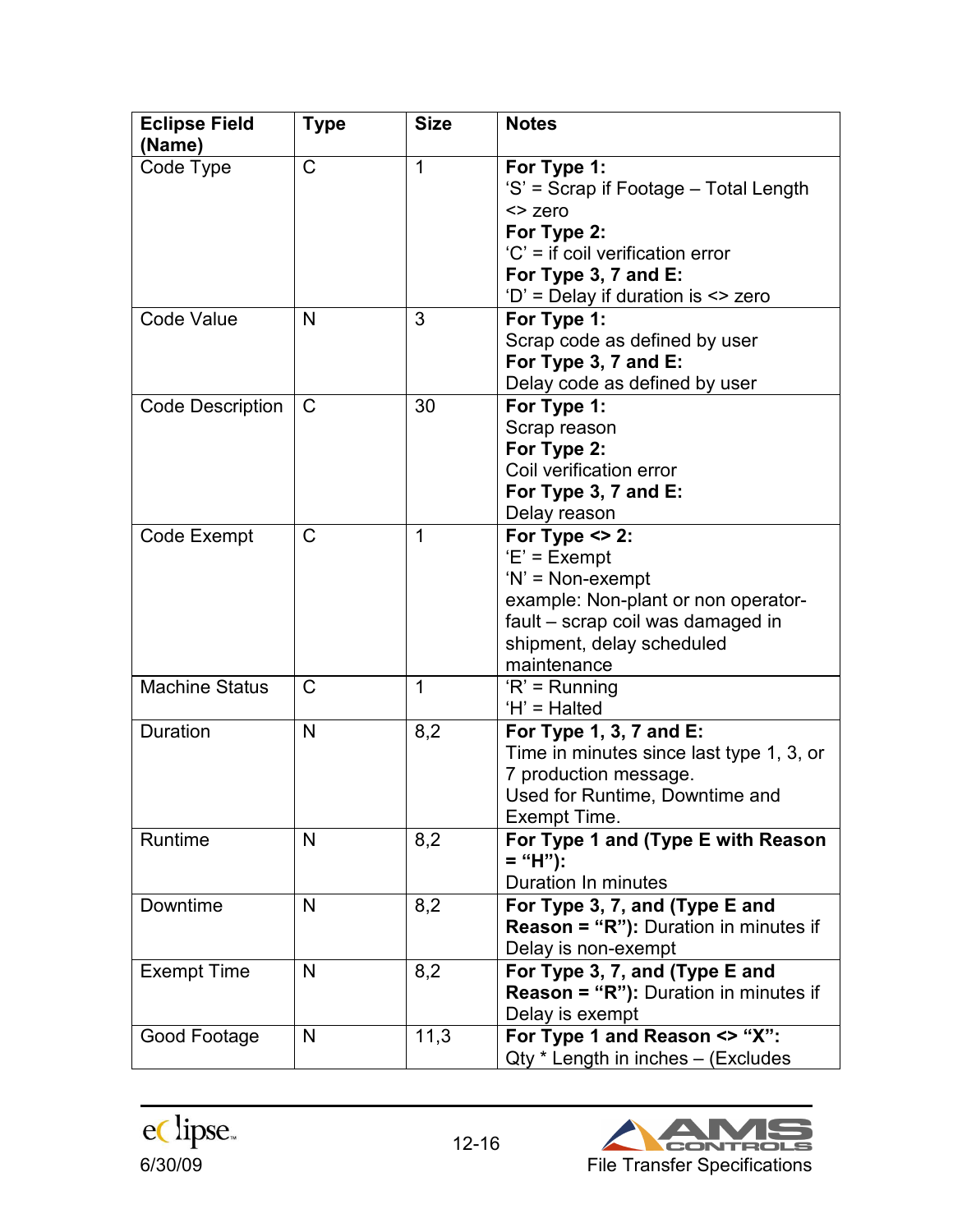| <b>Eclipse Field</b><br>(Name)        | <b>Type</b>             | <b>Size</b>    | <b>Notes</b>                                                                                                                                                                                                                                   |
|---------------------------------------|-------------------------|----------------|------------------------------------------------------------------------------------------------------------------------------------------------------------------------------------------------------------------------------------------------|
|                                       |                         |                | Decrement Qty. footage)                                                                                                                                                                                                                        |
| Scrap Footage                         | N                       | 14,3           | For Type 1 and Reason <> "X":<br>Total footage run minus good footage<br>in inches if Scrap is non-exempt -<br>(Excludes Decrement Qty. footage)<br>For Type G:<br>Adjustments to coil non-exempt scrap<br>- for manual adjustments in Eclipse |
| <b>Exempt Scrap</b>                   | N                       | 14,3           | For Type 1 and Reason <> "X":<br>Total footage run minus good footage<br>in inches if Scrap is exempt -<br>(Excludes Decrement Qty. footage)<br>For Type G:<br>Adjustments to coil exempt scrap – for<br>manual adjustments in Eclipse         |
| Reclaimed                             | $\overline{\mathsf{N}}$ | 14,3           | For Type 1 and Reason = "X":<br>Qty * Length in inches - (Includes only<br>Decrement Qty. footage)                                                                                                                                             |
| <b>Actual Speed</b>                   | N                       | 8,3            |                                                                                                                                                                                                                                                |
| <b>Target Speed</b>                   | N                       | 8,3            |                                                                                                                                                                                                                                                |
| Employee ID                           | N                       | $\overline{7}$ |                                                                                                                                                                                                                                                |
| Name                                  | $\overline{\text{C}}$   | 30             | Employee name                                                                                                                                                                                                                                  |
| Item ID                               | $\overline{C}$          | 22             | Identifier of item if item id was sent to<br>Eclipse - this value should relate back<br>to your back-end system (AS400, etc.)                                                                                                                  |
| List ID                               | N                       | 10             | For Type 8 only:<br>Query list ID                                                                                                                                                                                                              |
| <b>List Text</b>                      | C                       | 40             | Reserved - Not Used                                                                                                                                                                                                                            |
| <b>Plant Name</b>                     | $\mathsf C$             | 30             |                                                                                                                                                                                                                                                |
| Code<br>Responsibility<br><b>Type</b> | $\overline{N}$          | 1              | For Type $\leq$ 2:<br>$0 = Not$ Specified<br>$1 =$ Operational<br>$2$ = Equipment<br>$3$ = External                                                                                                                                            |
| <b>Bundle Code</b>                    | $\mathsf C$             | 15             |                                                                                                                                                                                                                                                |

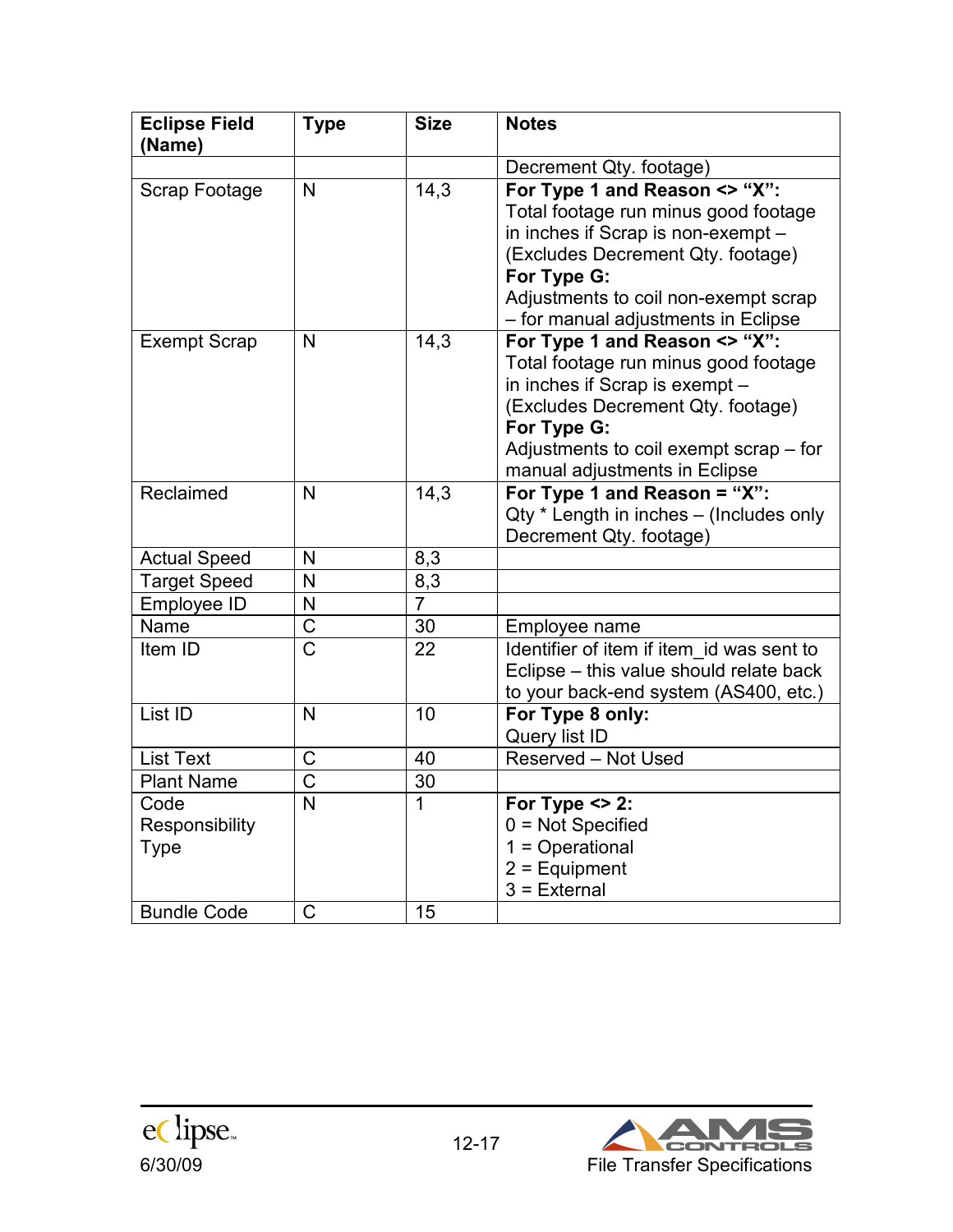#### **Import from SQL Server**

Alternatively, data can be transferred between other software and Eclipse via SQL Server tables or Stored Procedures. Order data, Part Definition data, Bundle data, Coil Data data, Material Definition data, Product Code Definition data, and Customer information data are transferred to Eclipse via respective SQL Server tables or Stored Procedures (OrderIn, Partin, BundleIn, CoilIn, Materialin, PCodein, and Customer ).

Eclipse automatically gathers this data from designated SQL Server tables or Stored Procedures. The data source for all import data types must be the same ODBC data source. Export data can be designated to go to a different ODBC data source. The ODBC data source, user ID, password and table or stored procedure names for import and/or export are setup in the form displayed when the XLSQLSETUP executable is run.

The data passed to Eclipse from the SQL Server tables or Stored Procedures must be in fields whose ID's, data types, and sizes match the definitions in the tables that follow. If a field is not needed, do not define it in the SQL Server tables or Stored Procedures. A sample script is included with the product files.



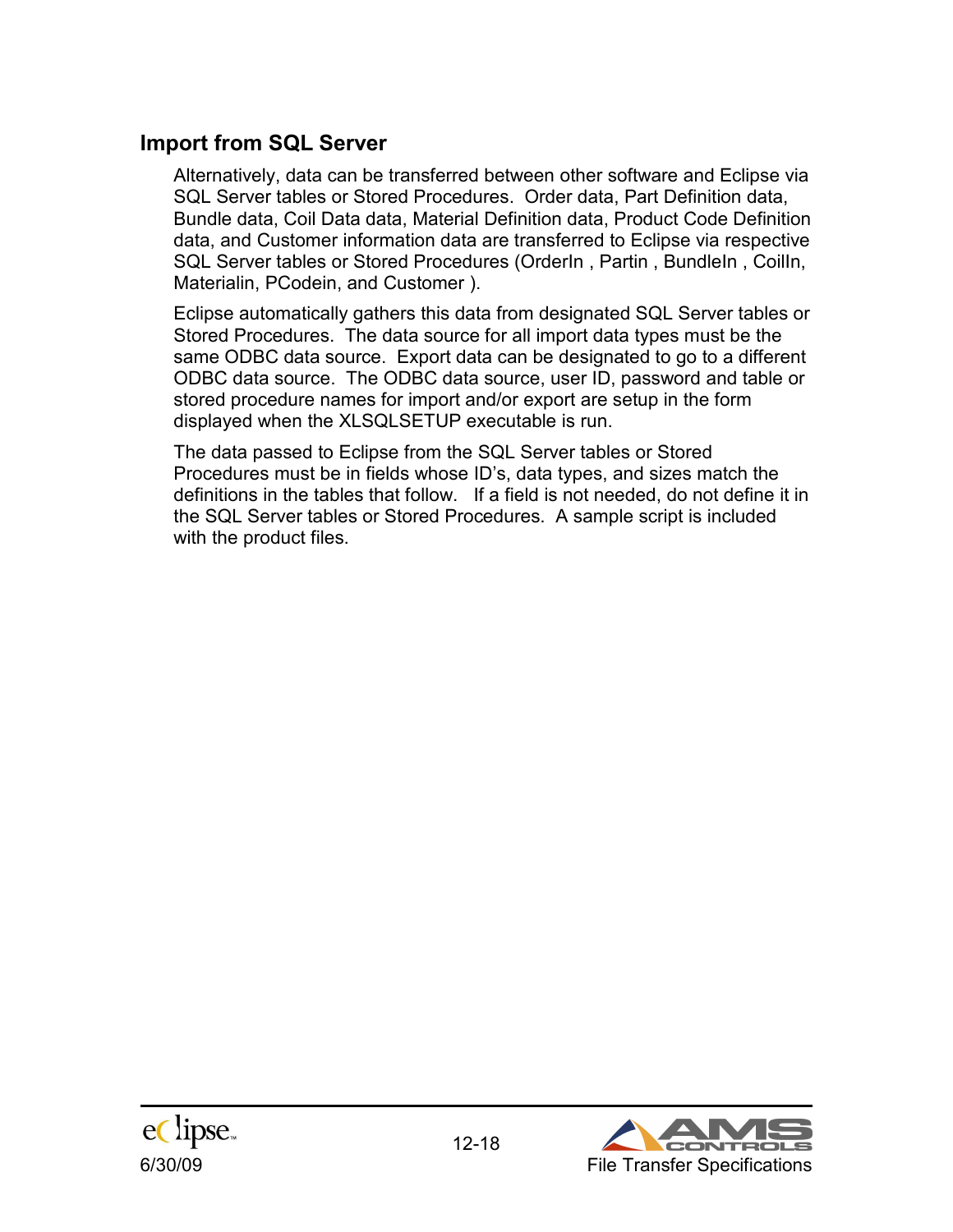### **Data Import**

Eclipse searches for import data at predetermined intervals as programmed in the "Settings" form found under the "Maintenance" menu bar. When new data is detected having a SQLSTATUS value of "N" in the SQL Server tables or by running a Stored Procedure, the information will be read into Eclipse and the SQLSTATUS value will be changed to "P". When the data has been updated in Eclipse the SQLSTATUS value will be changed to "C".

#### **The following procedure** *must be* **adhered to when using the SQL Server tables or Stored Procedures.**

Eclipse may be interfaced through a wide range of software and hardware while performing file imports. In order to eliminate potential problems with data transfer, duplication, or loss, adhere to the following practice.

- **Do not change data with a SQLSTATUS value of "N" or "P"**
- **If a stored procedure is used to gather the import data, a stored procedure to set a processing status to complete must also be included.**

Copies of all import data can be saved to the Windows Temp directory if the option is selected. This option may be selected in the Import / Export tab of the "Settings" form under the Maintenance menu of Eclipse. The file names will begin with "D" followed by 7 numbers. The following extensions will be used to identify the appropriate files:

"**ORD**" for Orders "**PRT**" for Parts "**COI**" for Coils "**BND**" for Bundles "**CUS**" for Customers "**MAT**" for Materials "**PCD**" for Product Codes

## **Data Export**

Eclipse uses the same procedure for exporting production data as it uses for importing data from SQL Server tables. Eclipse does not currently support using Stored Procedures to get data directly from Eclipse tables.



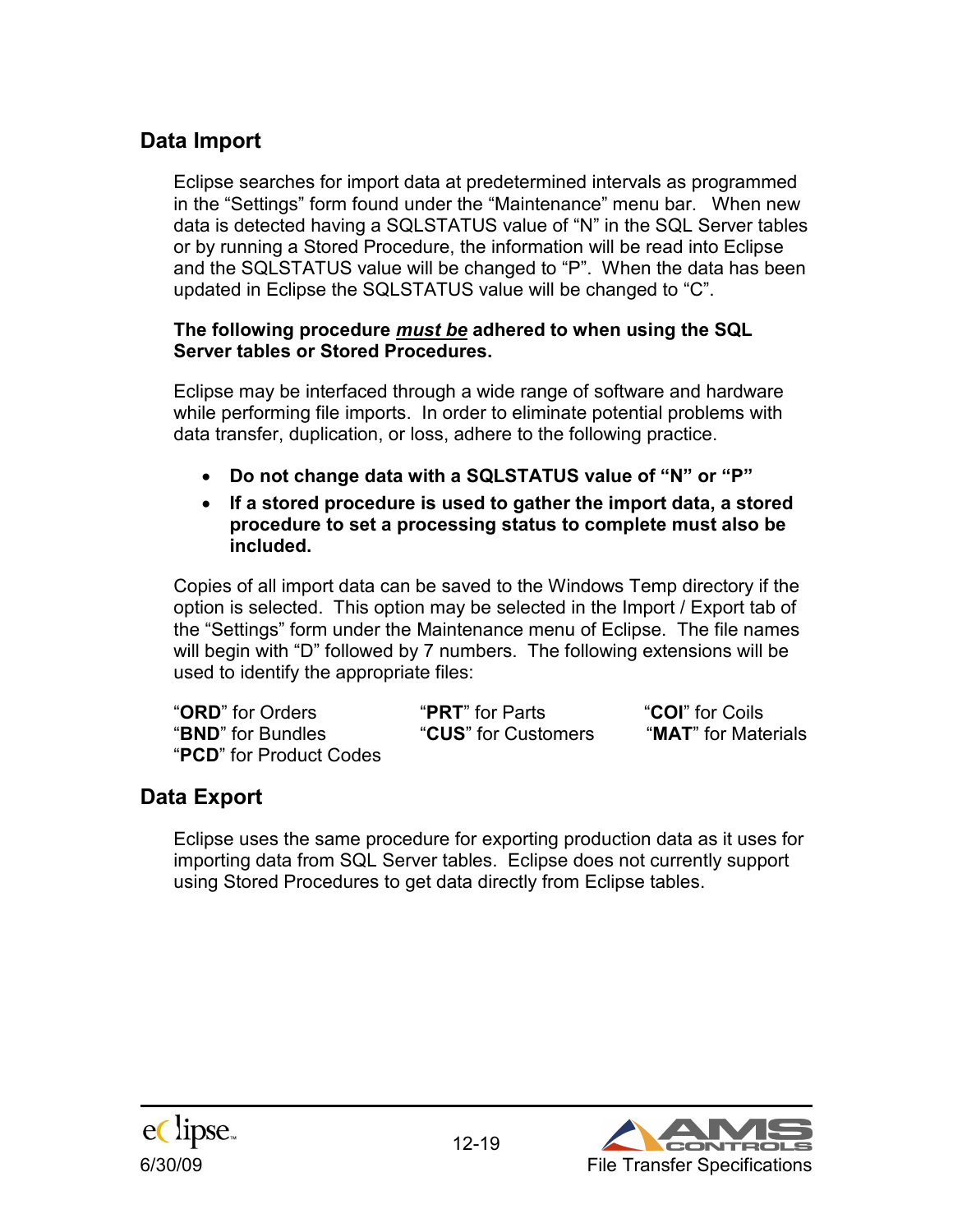### **ORDER Data**

| <b>Field Name</b>         | <b>Type</b>    | <b>Size</b>             | <b>Notes</b>                                                                                                                           | <b>Field ID</b>   |
|---------------------------|----------------|-------------------------|----------------------------------------------------------------------------------------------------------------------------------------|-------------------|
| <b>Order Number</b>       | Character      | 18 or 15<br>20          | $@^*$                                                                                                                                  | Order             |
| <b>Bundle</b>             | Numeric        | $\overline{3}$          | $^{\circledR}$                                                                                                                         | <b>Bundle</b>     |
| Quantity                  | <b>Numeric</b> | $\overline{\mathbf{4}}$ |                                                                                                                                        | Qty               |
| <b>Material</b>           | Character      | 20 or 18<br>20          | $@^*$                                                                                                                                  | Material          |
| Message                   | Character      | 40                      |                                                                                                                                        | Message           |
| <b>Product Code</b>       | Character      | 5 or 20                 | $@^*$                                                                                                                                  | Pcode             |
| Height                    | <b>Numeric</b> | 7,3                     | Example 123.12                                                                                                                         | Height            |
| Width                     | Numeric        | 7,3                     | Example 123.12                                                                                                                         | Width             |
| Velocity                  | Character      | $\overline{1}$          | $'N' = No$ Insullation<br>$'H' = High$<br>$'L' = Low$<br>'S' = Special                                                                 | <b>VE</b>         |
| Connector                 | Character      | $\mathbf{1}$            | $'N' = None$<br>'D' = Drive Cleat<br>'T' = Transverse Duct<br>Flange                                                                   | CO                |
| Hgt & Wth<br><b>Holes</b> | Character      | $\overline{2}$          | Example '12'<br>where $1 = 1$ height hole<br>and $2 = 2$ width holes                                                                   | P                 |
| Part Type                 | <b>Numeric</b> | $\mathbf{1}$            | $0 = Four Piece$<br>$1 = L$ Shaped<br>$2 = U$ Shaped<br>$3$ = Full Wrapper<br>$4 = Shear Only$                                         | $\top$            |
| Lock                      | Numeric        | $2^{\circ}$             | Example 12                                                                                                                             | Lock              |
| <b>Kit Name</b>           | Character      | 24                      |                                                                                                                                        | Kit               |
| Item ID                   | Character      | 22                      | @ Must be unique for<br>each item                                                                                                      | Item id           |
| Action                    | Character      | $\mathbf{1}$            | $@ 'A' = Add$<br>$'C' = Change$<br>$'D' = Delete$<br>$'Q'$ = Sequence<br>'R' = Recall, Delete and<br>Return<br>'X' = Recall and Delete | Action_           |
| <b>Schedule Date</b>      | Date           | 8                       | MM/DD/YY                                                                                                                               | Schedule          |
| Machine                   | <b>Number</b>  | $\overline{2}$          | Required with action 'Q'                                                                                                               | Machine           |
| User1                     | Character      | 254                     |                                                                                                                                        | User1             |
| User <sub>2</sub>         | Character      | 254                     |                                                                                                                                        | User <sub>2</sub> |

eclipse.

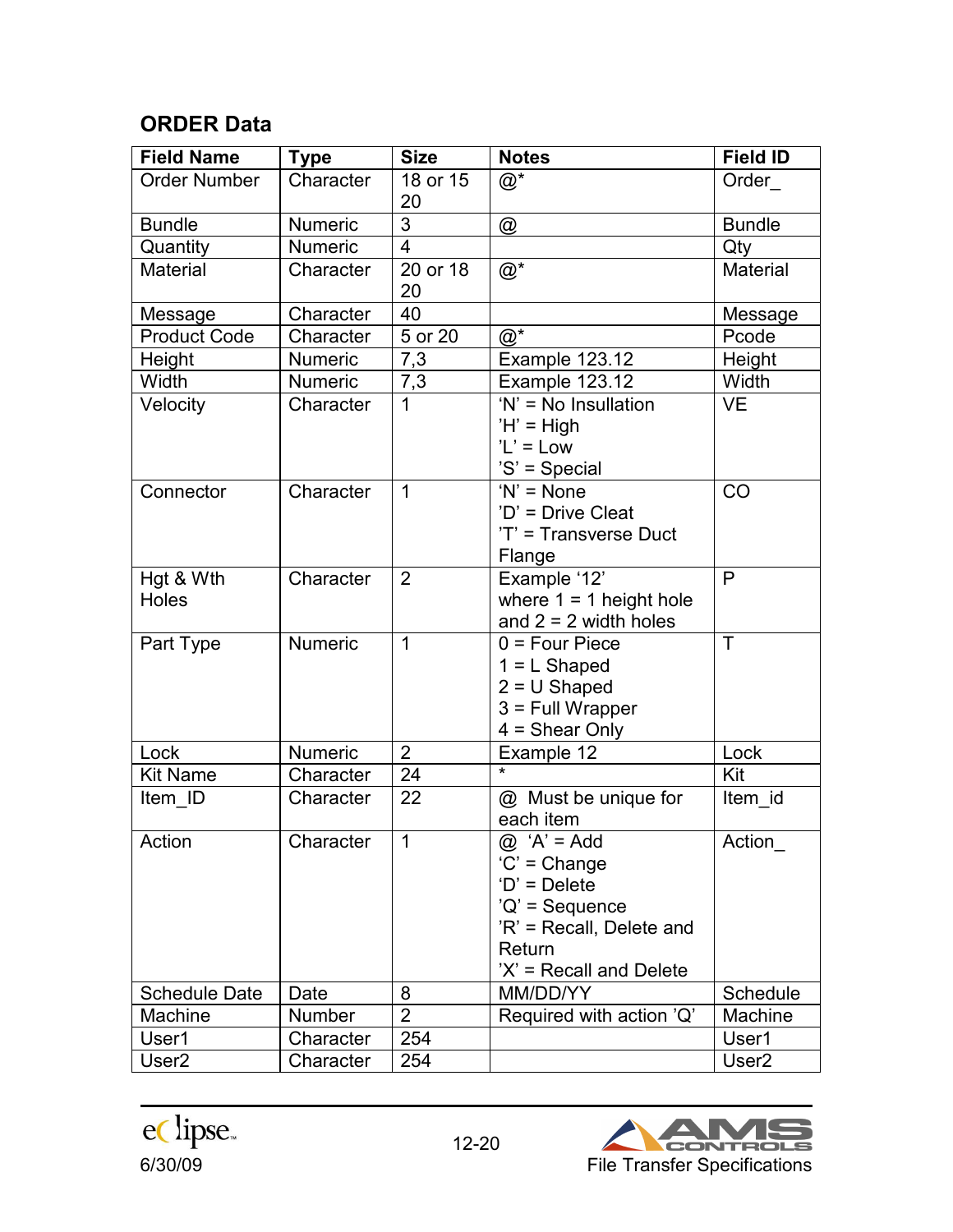| <b>Field Name</b>    | Type           | <b>Size</b>    | <b>Notes</b>            | <b>Field ID</b>   |
|----------------------|----------------|----------------|-------------------------|-------------------|
| Part Format          | Character      | 12             | Specifies predefined    | Partlabel         |
|                      |                |                | format by name          |                   |
| <b>Bundle Format</b> | Character      | 12             | Specifies predefined    | <b>Bndlelabel</b> |
|                      |                |                | format by name          |                   |
| User <sub>3</sub>    | Character      | 254            |                         | User <sub>3</sub> |
| User4                | Character      | 254            |                         | User4             |
| User <sub>5</sub>    | Character      | 254            |                         | User <sub>5</sub> |
| <b>Bundle Code</b>   | Character      | 15             | $\star$                 | <b>Bndlecde</b>   |
| No Material          | Logical        | 1              | $\star$                 | <b>NoMSubs</b>    |
| <b>Substitutions</b> |                |                |                         |                   |
| <b>SQL Sequence</b>  | <b>Numeric</b> | $\overline{4}$ | Designates<br>@         | Sqlseqnce         |
|                      |                |                | processing sequence of  |                   |
|                      |                |                | items                   |                   |
| <b>Plant Code</b>    | Character      | 3              | Used if multiple plants | Sqlplant          |
|                      |                |                | are supported in one    |                   |
|                      |                |                | SQL import table        |                   |
| <b>SQL Status</b>    | Character      | 1              | $@$ "N" = New record to | <b>Sqlstatus</b>  |
|                      |                |                | process                 |                   |
|                      |                |                | "C" = Eclipse done      |                   |

**\* See ORDERIN.DEL for description @ Required field**



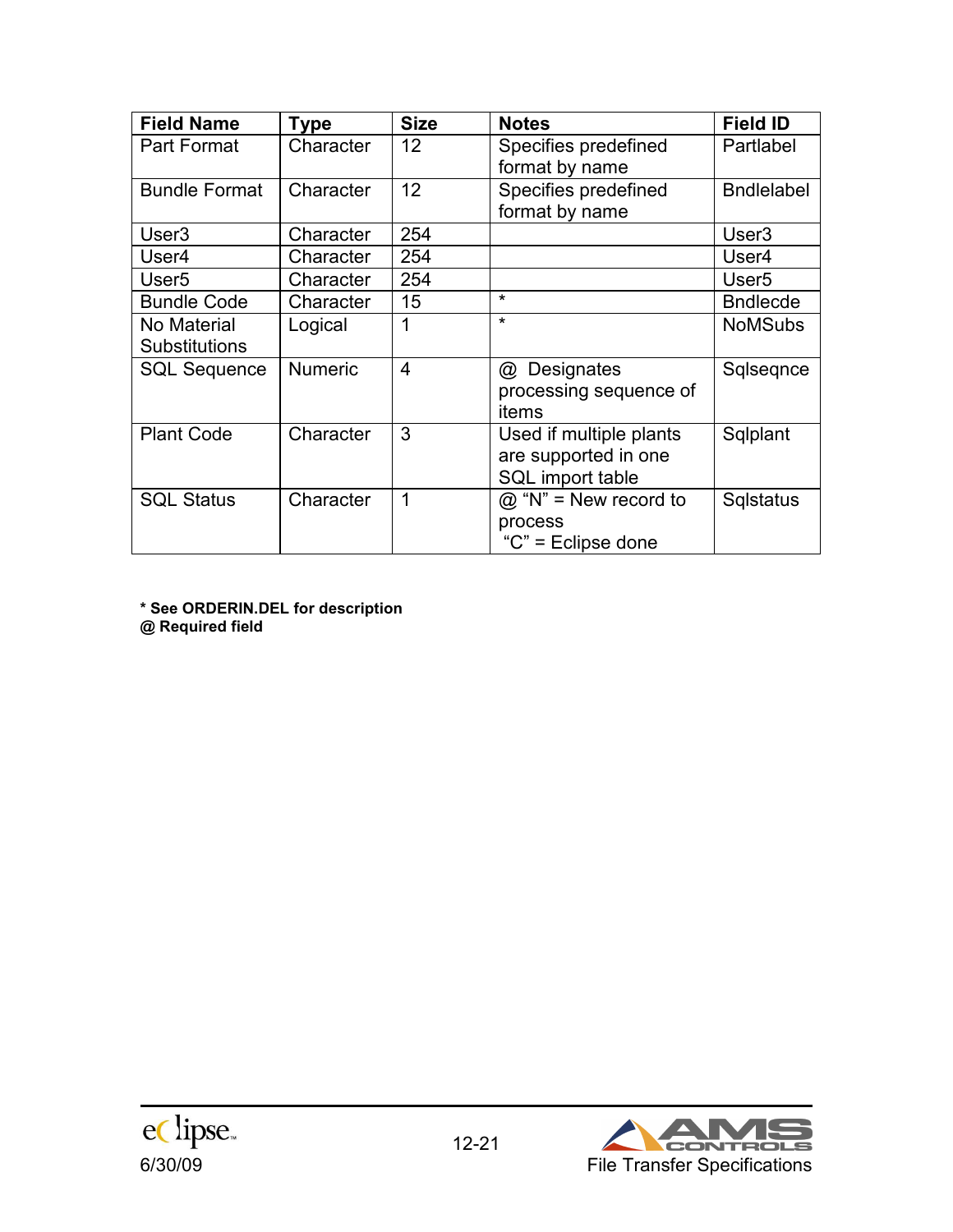#### **BUNDLE Data**

| <b>Field Name</b>     | <b>Type</b> | <b>Size</b>     | <b>Notes</b>                                                             | <b>Field ID</b>   |
|-----------------------|-------------|-----------------|--------------------------------------------------------------------------|-------------------|
| Order                 | Character   | 20, 18 or<br>15 | $@^*$                                                                    | Order             |
| <b>Material</b>       | Character   | 20 or 18        | $@^*$                                                                    | <b>Material</b>   |
| <b>Product Code</b>   | Character   | 5 or 20         | $\overline{\mathbb{Q}}^*$                                                | Pcode             |
| <b>Bundle</b>         | Numeric     | $\overline{3}$  | @                                                                        | <b>Bundle</b>     |
| User1                 | Character   | 254             |                                                                          | User1             |
| User <sub>2</sub>     | Character   | 254             |                                                                          | User <sub>2</sub> |
| User <sub>3</sub>     | Character   | 254             |                                                                          | User <sub>3</sub> |
| User4                 | Character   | 254             |                                                                          | User4             |
| User <sub>5</sub>     | Character   | 254             |                                                                          | User <sub>5</sub> |
| <b>Kit Name</b>       | Character   | 30              | $\star$                                                                  | Kit               |
| <b>Bundle Format</b>  | Character   | 12              | $*$ #                                                                    | <b>Bndlelabel</b> |
| <b>Part Format</b>    | Character   | 12              | $\overline{*}$                                                           | Partlabel         |
| <b>Cust Name</b>      | Character   | 30              | $*$ #                                                                    | Custname          |
| <b>Cust Address 1</b> | Character   | 254             | $\overline{*}$ #                                                         | Custaddr1         |
| <b>Cust Address 2</b> | Character   | 254             | $*$ #                                                                    | Custaddr2         |
| <b>Cust City</b>      | Character   | 254             | $\overline{\overline{H}}$                                                | Custcity          |
| <b>Cust State</b>     | Character   | $\overline{2}$  | $*$ #                                                                    | Custstate         |
| Cust Zip              | Character   | 10              | $*$ #                                                                    | Custzip           |
| <b>Cust Country</b>   | Character   | 3               | $\overline{\overline{t}}$                                                | Custcntry         |
| <b>Cust Inst</b>      | Character   | 254             | $\overline{*}$ #                                                         | Custinstr         |
| <b>Staging Bay</b>    | Character   | 10              | $\overline{*}$                                                           | Stagebay          |
| <b>Loading Dock</b>   | Character   | 10              | $\overline{\overline{H}}$                                                | Loaddock          |
| <b>Work Order</b>     | Character   | 18              | $*$ #                                                                    | Workorder         |
| <b>Truck Number</b>   | Character   | 12              | $\overline{*}$                                                           | Trucknbr          |
| <b>Required Date</b>  | Date        | 8               | $\overline{*}$ #                                                         | Req date          |
| <b>Product Group</b>  | Character   | 15              | $*$ #                                                                    | Pcodegrp          |
| Hold                  | Logical     | $\mathbf{1}$    | $*$ #                                                                    | Hold              |
| <b>Plant Code</b>     | Character   | $\overline{3}$  | Used if multiple plants<br>are supported in one<br>SQL import table      | Sqlplant          |
| <b>SQL Status</b>     | Character   | $\mathbf{1}$    | $\overline{\omega}$ "N" = New record to<br>process "C" = Eclipse<br>done | Sqlstatus         |

#### **NOTES:**

• If Bundle = 0, then User1 through User5 applies to the specified order.



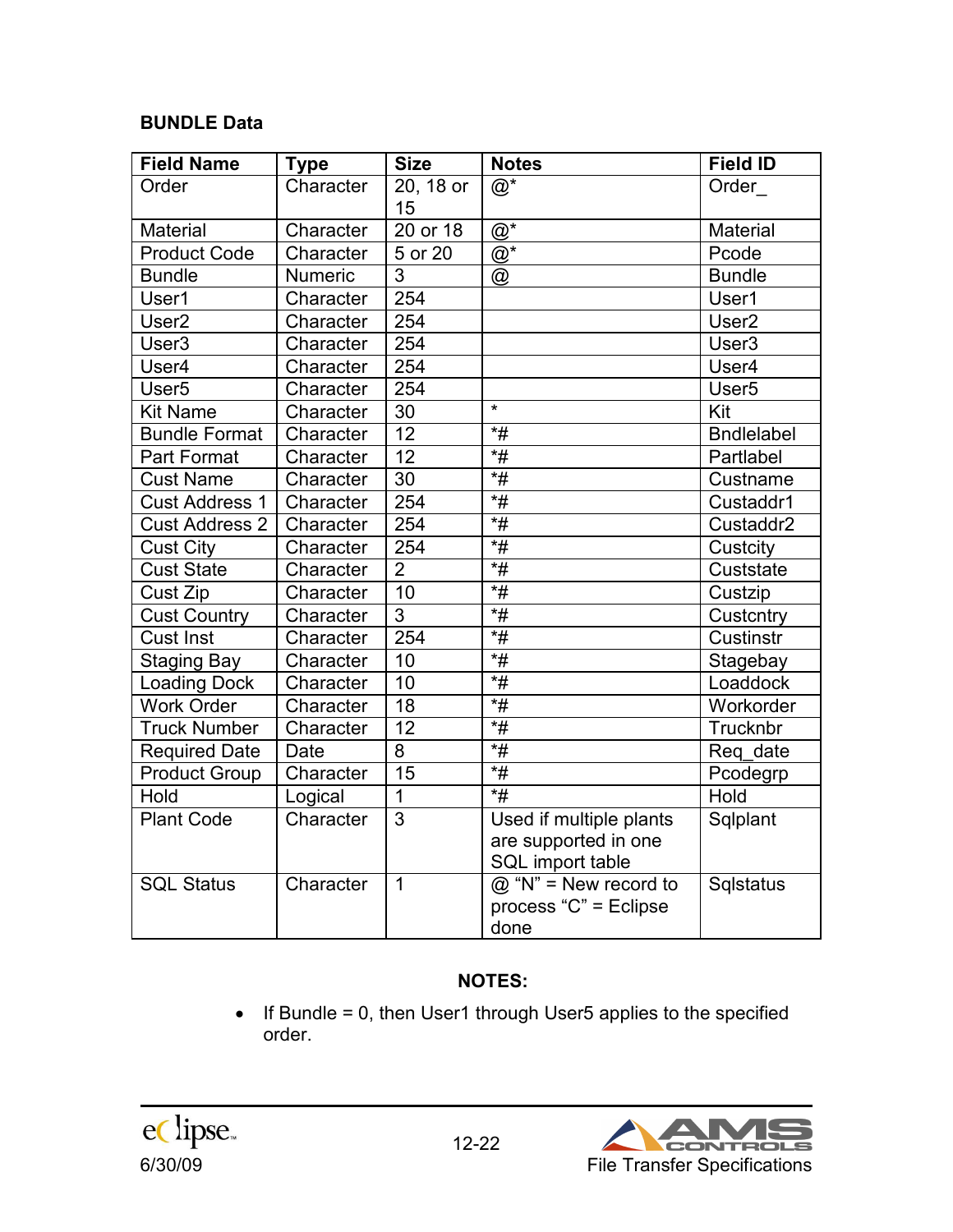- If Bundle  $\neq$  0, then User1 through User5 applies to the specified bundle.
- The Bundle data must be presented at the same time as the ORDER data to insure proper processing.
- # These fields are entered or downloaded on a per order basis.  $(Bundle = 0)$

**\* See BUNDLEIN.DEL for description**  @ Required field



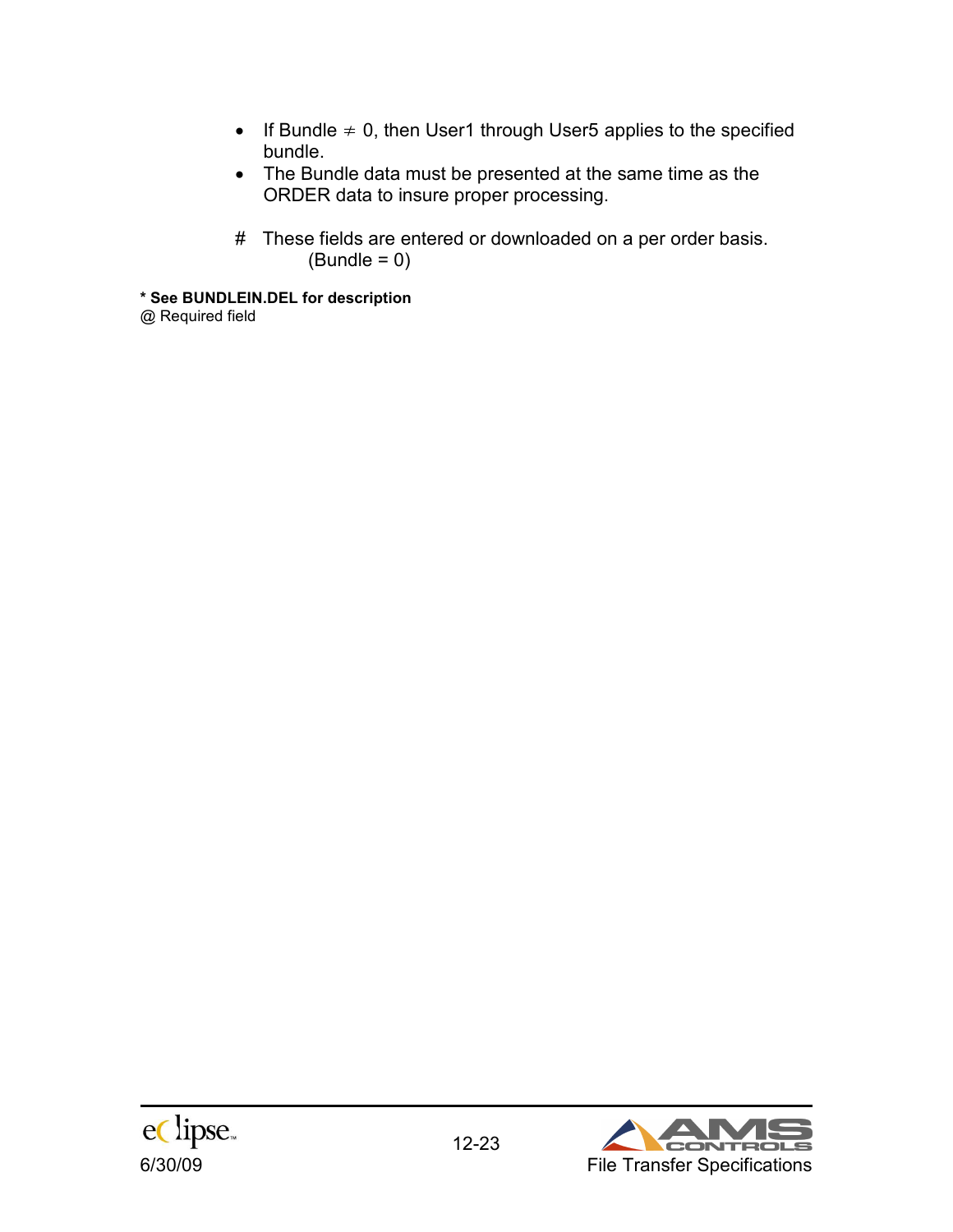### **COIL Data**

| <b>Field Name</b>   | <b>Type</b> | <b>Size</b>    | <b>Notes</b>                                                           | <b>Field ID</b> |
|---------------------|-------------|----------------|------------------------------------------------------------------------|-----------------|
| Action              | Character   | 1              | $@^*$                                                                  | Action          |
| <b>Coil Number</b>  | Character   | 16             | @                                                                      | Invcoil         |
| Description         | Character   | 40             |                                                                        | <b>Desc</b>     |
| Date In             | Character   | 10             |                                                                        | Datein          |
| Date Out            | Character   | 10             |                                                                        | Dateout         |
| <b>Start Length</b> | Character   | 8              | $\star$                                                                | L start         |
| Length Used         | Character   | 8              | $\star$                                                                | used            |
| <b>Status</b>       | Character   | 1              | $\star$                                                                | <b>Status</b>   |
| Vendor              | Character   | 30             |                                                                        | Vendor          |
| <b>Material</b>     | Character   | 20 or 18<br>20 | $\star$                                                                | <b>Material</b> |
| Type                | Character   | 10             |                                                                        | <b>Type</b>     |
| Cost Per Lb.        | Character   | $\overline{7}$ | $\star$                                                                | Cost Ib         |
| <b>Nex Scrap</b>    | Character   | 9              | $\star$                                                                | Nex scrap       |
| Ex Scrap            | Character   | 9              | $\star$                                                                | Ex scrap        |
| <b>Other Adjust</b> | Character   | 9              | $\star$                                                                | Oth adjst       |
| <b>Start Weight</b> | Character   | 10             | $\star$                                                                | Weight          |
| <b>Heat Number</b>  | Character   | 20             |                                                                        | Heatnbr         |
| <b>Vendor Code</b>  | Character   | 16             |                                                                        | Vendcode        |
| Purchase<br>Order#  | Character   | 10             |                                                                        | Purchord        |
| Storage<br>Location | Character   | 20             |                                                                        | <b>Storloc</b>  |
| <b>Plant Code</b>   | Character   | 3              | Used if multiple<br>plants are supported<br>in one SQL import<br>table | Sqlplant        |
| <b>SQL Status</b>   | Character   | 1              | @ "N" = New record<br>to process " $C$ " =<br>Eclipse done             | Sqlstatus       |

**\* See COILIN.DEL for description @ Required field** 



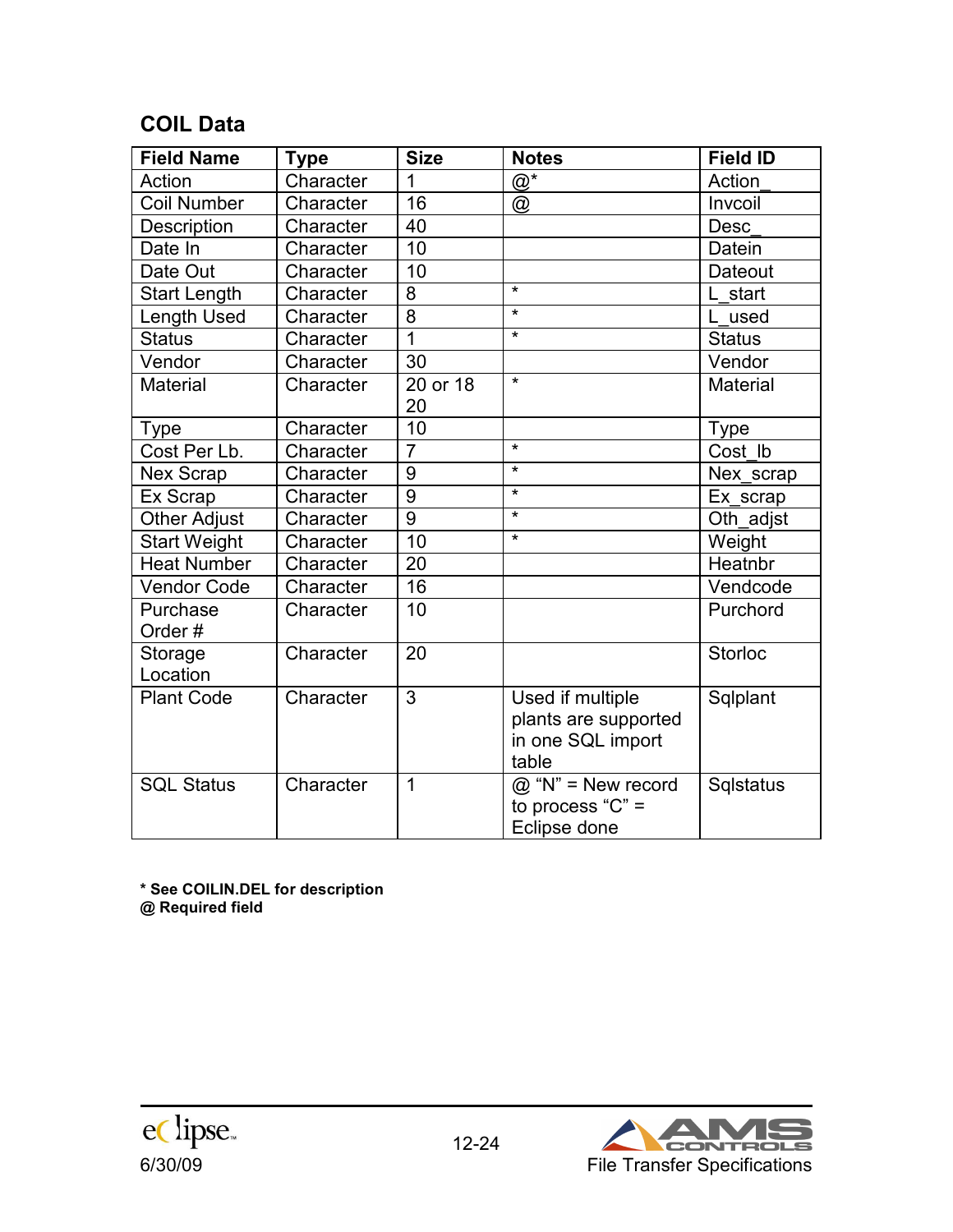#### **CUSTOMER Data**

| <b>Field Name</b>     | <b>Type</b>    | <b>Size</b>    | <b>Notes</b>            | <b>Field ID</b>  |
|-----------------------|----------------|----------------|-------------------------|------------------|
| Action                | Character      | 1              | $@^*$                   | Action           |
| Customer              | Character      | 11             | @                       | Custcode         |
| Code                  |                |                |                         |                  |
| Customer              | Character      | 30             | $^{\circledR}$          | Name             |
| Name                  |                |                |                         |                  |
| Customer              | Character      | 30             |                         | Address1         |
| <b>Address 1</b>      |                |                |                         |                  |
| Customer              | Character      | 30             |                         | Address2         |
| <b>Address 2</b>      |                |                |                         |                  |
| <b>Customer City</b>  | Character      | 30             |                         | City             |
| Customer              | Character      | $\overline{2}$ |                         | <b>State</b>     |
| <b>State</b>          |                |                |                         |                  |
| <b>Customer ZIP</b>   | Character      | 10             |                         | Zip              |
| Customer              | Character      | 3              |                         | Country          |
| Country               |                |                |                         |                  |
| Shipping              | Character      | 30             |                         | Shipinstru       |
| <b>Instructions</b>   |                |                |                         |                  |
| <b>Max Bundle</b>     | <b>Numeric</b> | 4,0            |                         | <b>Maxbndlwt</b> |
| Weight                |                |                |                         |                  |
| <b>Delivery Phone</b> | Character      | 30             |                         | Delphone         |
| E-mail address        | Character      | 100            |                         | Emailaddr        |
| <b>Plant Code</b>     | Character      | 3              | Used if multiple plants | Sqlplant         |
|                       |                |                | are supported in one    |                  |
|                       |                |                | SQL import table        |                  |
| <b>SQL Status</b>     | Character      | $\mathbf 1$    | $@$ "N" = New record to | Sqlstatus        |
|                       |                |                | process "C" = Eclipse   |                  |
|                       |                |                | done                    |                  |

**Note: These items will be added to a customer table that can be automatically recalled by associating the customer code to an order.** 

**\* See CUSTOMER.DEL for description @ Required field**



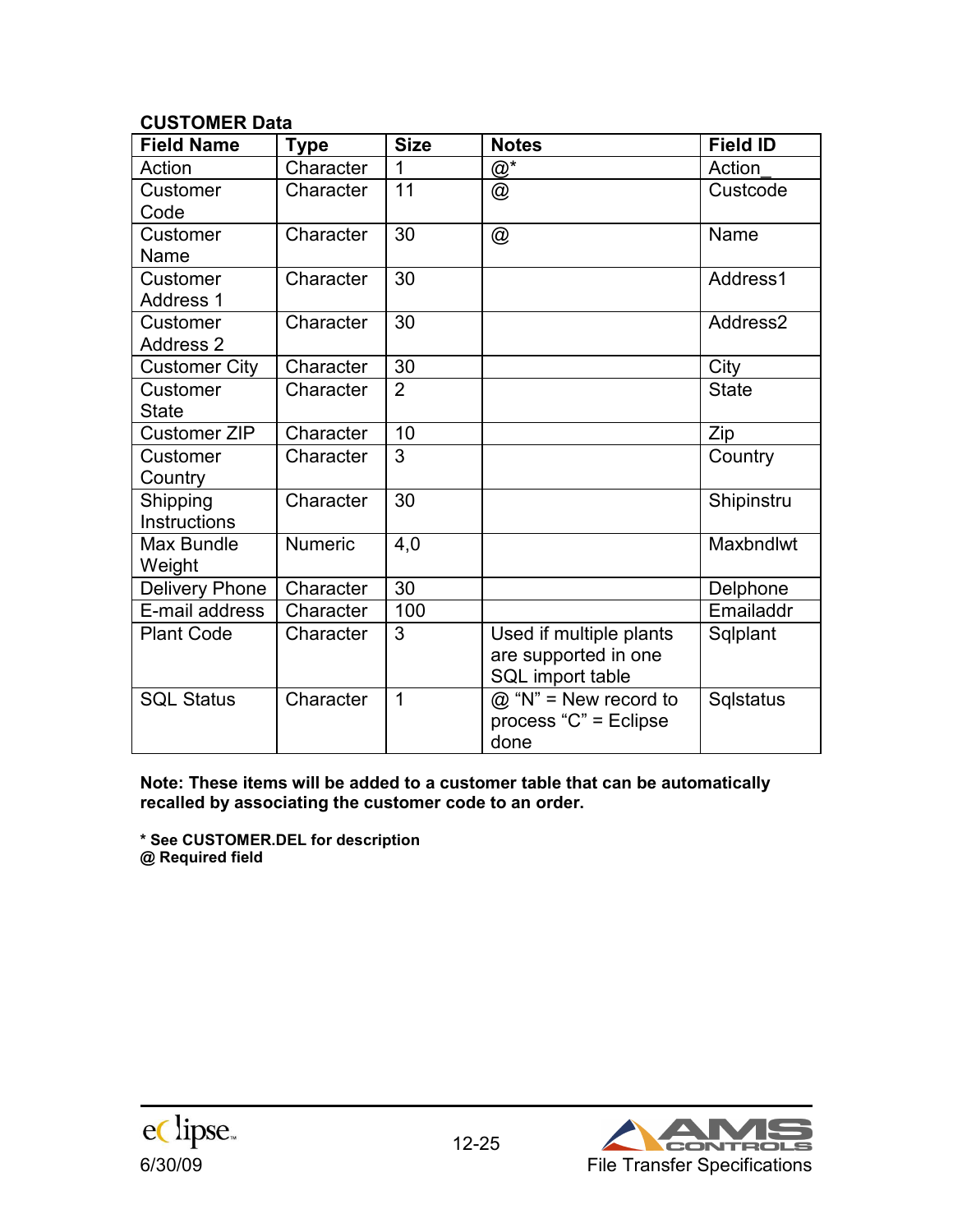### **MATERIAL Data**

| <b>Field Name</b> | <b>Type</b>    | <b>Size</b>    | <b>Notes</b>                                                        | <b>Field ID</b>  |
|-------------------|----------------|----------------|---------------------------------------------------------------------|------------------|
| Action            | Character      | 1              | $@^*$                                                               | Action           |
| <b>Material</b>   | Character      | 20             | $@^*$                                                               | <b>Material</b>  |
| Gauge             | <b>Numeric</b> | $\overline{2}$ |                                                                     | Gauge            |
| <b>Thickness</b>  | <b>Numeric</b> | 6,4            |                                                                     | <b>Thickness</b> |
| Width             | <b>Numeric</b> | 6,3            |                                                                     | Width            |
| Color             | Character      | 20             |                                                                     | Color            |
| Type              | Character      | 10             |                                                                     | <b>Type</b>      |
| Cover             | <b>Numeric</b> | 7,3            |                                                                     | Cover            |
| Description       | Character      | 40             |                                                                     | <b>Descript</b>  |
| Lb/Ft             | <b>Numeric</b> | 7,3            |                                                                     | Lb ft            |
| Cost/Lb           | <b>Numeric</b> | 7,2            |                                                                     | Cost Ib          |
| Normal Length     | <b>Numeric</b> | 9,3            |                                                                     | Normingth        |
| Reorder           | <b>Numeric</b> | 6              |                                                                     | Reorder          |
| <b>Plant Code</b> | Character      | 3              | Used if multiple plants<br>are supported in one<br>SQL import table | Sqlplant         |
| <b>SQL Status</b> | Character      | 1              | $@$ "N" = New record to<br>process "C" = Eclipse<br>done            | <b>Sqlstatus</b> |

**\* See MATERIALIN.DEL for description @ Required field** 



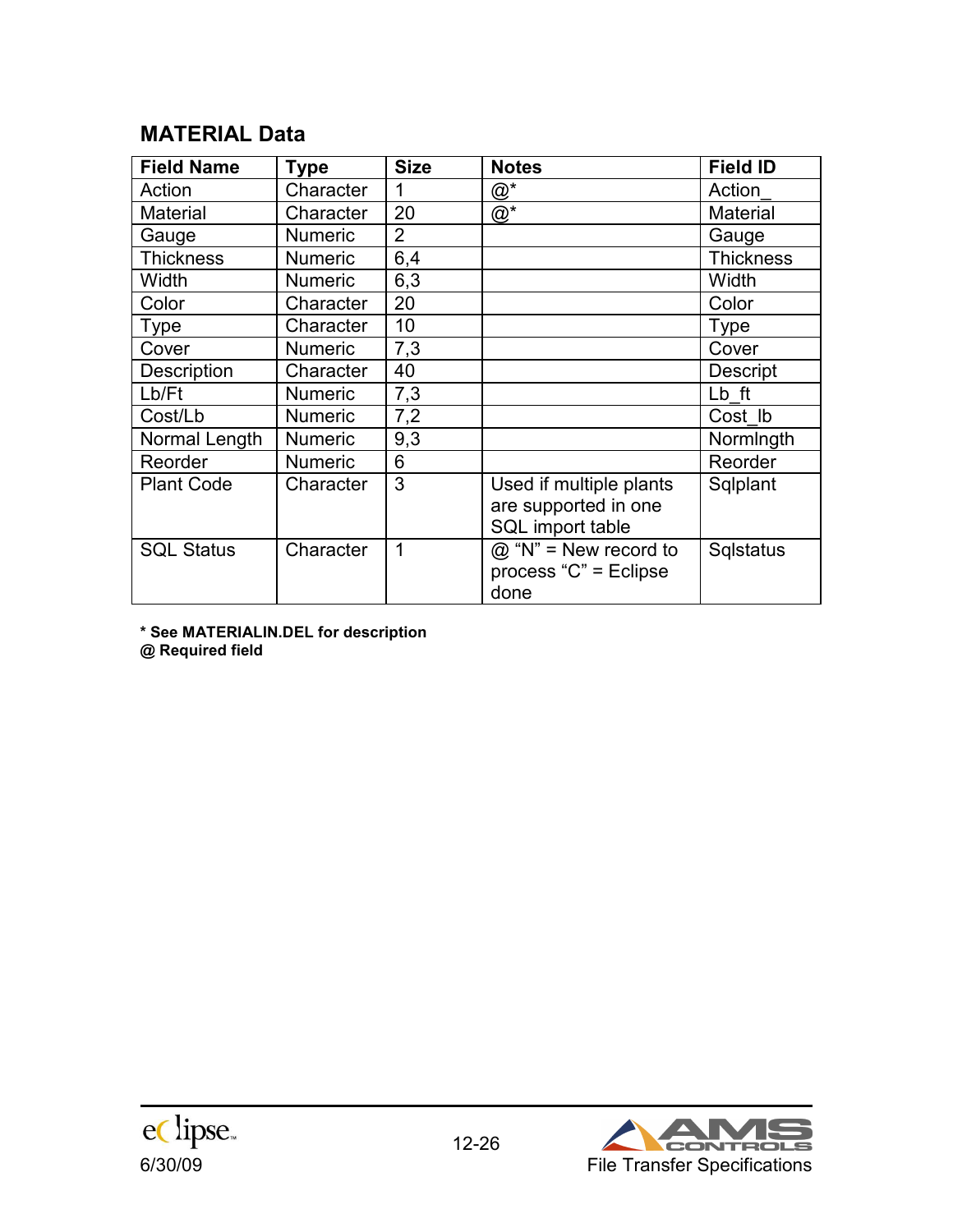# **PRODUCT Data**

| <b>Field Name</b>    | <b>Type</b>    | <b>Size</b> | <b>Notes</b>                            | <b>Field ID</b>   |
|----------------------|----------------|-------------|-----------------------------------------|-------------------|
| Action               | Character      | 1           | $@^{\star}$                             | Action            |
| Machine              | <b>Numeric</b> | 3           | @                                       | Machine           |
| <b>Product Code</b>  | Character      | 5 or 20     | $@^*$                                   | Pcode             |
| Description          | Character      | 30          |                                         | <b>Desc</b>       |
| <b>Staging Bay</b>   | Character      | 10          |                                         | Stagebay          |
| <b>Loading Dock</b>  | Character      | 10          |                                         | Loaddock          |
| <b>Target Rate</b>   | <b>Numeric</b> | 4           |                                         | Ft minutes        |
| Coil Change          | <b>Numeric</b> | 6,3         |                                         | Coilchgmin        |
| <b>Minutes</b>       |                |             |                                         |                   |
| <b>Tool Change</b>   | <b>Numeric</b> | 6,3         |                                         | Toolchgmin        |
| <b>Minutes</b>       |                |             |                                         |                   |
| <b>Tool Library</b>  | Character      | 25          |                                         | <b>Toollib</b>    |
| Setup Library        | Character      | 25          |                                         | Setuplib          |
| <b>Custom List</b>   | Character      | 40          |                                         | <b>Customlist</b> |
| <b>Axis Library</b>  | Character      | 25          |                                         | <b>Axislib</b>    |
| Preferred            | Logical        | 1           | $\star$                                 | Preferred         |
| Machine              |                |             |                                         |                   |
| Setup                | Character      | 250         |                                         | Setupinstr        |
| Instructions         |                |             |                                         |                   |
| <b>Product Group</b> | Character      | 20          |                                         | Pcodegrp          |
| <b>Plant Code</b>    | Character      | 3           | Used if multiple plants                 | Sqlplant          |
|                      |                |             | are supported in one                    |                   |
|                      |                |             | SQL import table                        |                   |
| <b>SQL Status</b>    | Character      | 1           | $\overline{\omega}$ "N" = New record to | <b>Sqlstatus</b>  |
|                      |                |             | process " $C$ " = Eclipse               |                   |
|                      |                |             | done                                    |                   |

**\* See PCODEIN.DEL for description @ Required field** 



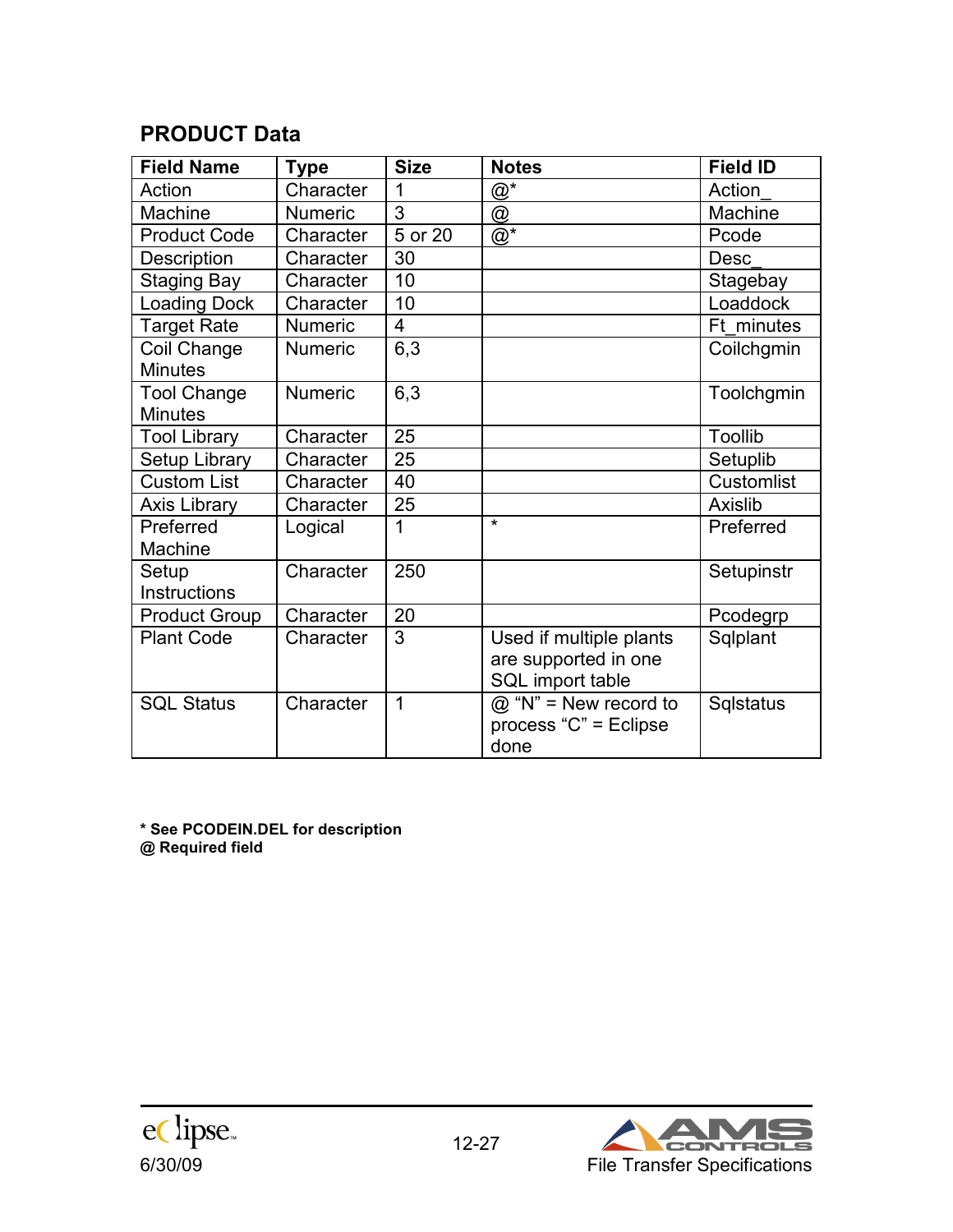# **PRODUCTION Data**

\* = Required

| <b>Eclipse Field</b> | <b>Type</b>  | <b>Size</b> | <b>Notes</b>                                                                                                                                                                                                                                                                                                                                                                                                                                                                                                                                                                                                                                                                                                                                  | <b>SQL Field</b> |
|----------------------|--------------|-------------|-----------------------------------------------------------------------------------------------------------------------------------------------------------------------------------------------------------------------------------------------------------------------------------------------------------------------------------------------------------------------------------------------------------------------------------------------------------------------------------------------------------------------------------------------------------------------------------------------------------------------------------------------------------------------------------------------------------------------------------------------|------------------|
| (Name)<br>Type*      | $\mathsf C$  | $\mathbf 1$ | 1=General Production Record<br>2=Coil Change<br>3=Machine Started<br>4=Controller Turned On<br>5=Job Request<br>6=Controller Fault<br>7=Delay<br>8=Query List<br>S=Start of Shift<br>E=End of Shift<br><b>G=General Feedback Record</b>                                                                                                                                                                                                                                                                                                                                                                                                                                                                                                       | <b>Type</b>      |
| Reason*              | $\mathsf{C}$ | 3           | For Type 1:<br>$B' = B$ undle halt<br>'O' = Out-of-orders halt<br>'C' = End of Coil<br>'H' = Manual halt<br>$i'$ = Inter-item, no halt<br>'M' = Manual shear, no halt<br>$P' = XL100/XL200 power off$<br>'T' = Tolerance halt<br>'E' = Coil-end-point halt<br>$X' =$ Decrement quantity<br>$Y' =$ Increment quantity<br>$R'$ = Remake<br>$'Z'$ = Coast to stop<br>For Type 2:<br>'L' = Load coil<br>'D' = Delete coil<br>'R' = Return coil to inventory<br>For Type 8:<br>$'Q'$ = Query list<br>For Type G:<br>'R' = Order returned for changes<br>$D'$ = Order is done<br>$i'$ = Order added by importing<br>'M' = Order sent to controller<br>'S' = Order started<br>'U' = Order recalled from controller<br>$X' =$ Order deleted in import | Reason           |



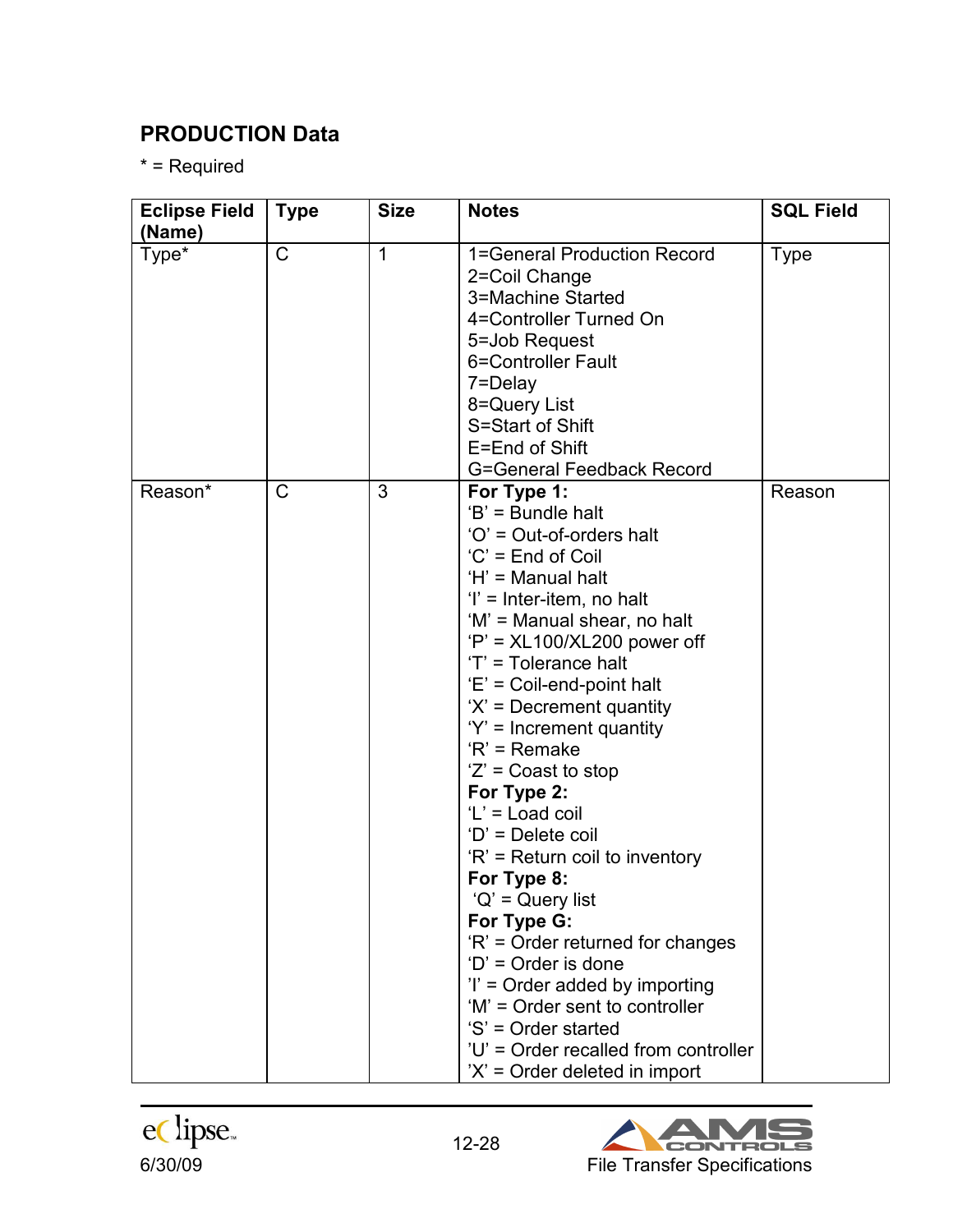| <b>Eclipse Field</b><br>(Name)  | <b>Type</b>             | <b>Size</b>    | <b>Notes</b>                                                                                      | <b>SQL Field</b> |
|---------------------------------|-------------------------|----------------|---------------------------------------------------------------------------------------------------|------------------|
|                                 |                         |                | 'C' = Coil inventory update<br>For Type E and S:<br>'H' = Runtime record<br>'R' = Downtime record |                  |
| Date*                           | D                       | 8              | MM/DD/YY Date record created<br>at Controller                                                     | Date             |
| Time*                           | $\mathsf C$             | 8              | HH:MM:SS Time record created<br>at the controller                                                 | Time             |
| <b>Minutes</b>                  | N                       | 11,2           | Date and time converted to<br>minutes since Jan. 1, 1980                                          | <b>Minutes</b>   |
| Production<br>Date*             | D                       | 8              | <b>Shift Date</b>                                                                                 | ProdDate         |
| Shift*                          | C                       | 1              |                                                                                                   | Shift            |
| Machine*                        | N                       | $\overline{2}$ | Unit number of controller (1-30)                                                                  | Machine          |
| Machine<br>Description          | C                       | 30             |                                                                                                   | Machdesc         |
| <b>Work Group</b>               | $\mathsf C$             | $\overline{2}$ |                                                                                                   | Wrkgroup         |
| Order<br>Number*                | $\overline{\text{C}}$   | 20             |                                                                                                   | Order            |
| Material*                       | C                       | 20             |                                                                                                   | <b>Material</b>  |
| Product<br>Code*                | Ć                       | 20             |                                                                                                   | Pcode            |
| Customer<br>Name                | $\mathsf C$             | 30             |                                                                                                   | Custname         |
| <b>Work Order</b><br><b>Nbr</b> | $\mathsf{C}$            | 18             |                                                                                                   | Workorder        |
| Order Type                      | $\mathsf C$             | 1              |                                                                                                   | Ordertype        |
| Bundle*                         | $\overline{\mathsf{N}}$ | $\overline{3}$ | Current bundle or lift (0 to 900)<br>(900-999 refer to scrap codes)                               | <b>Bundle</b>    |
| Quantity*                       | N                       | 4              | Number of pieces produced in this<br>record                                                       | Qty              |
| Part Type                       | <b>Numeric</b>          | $\mathbf{1}$   | $0 = Four Piece$<br>$1 = L$ Shaped<br>$2 = U$ Shaped<br>$3$ = Full Wrapper<br>$4 = Shear Only$    | $\mathsf{T}$     |
| Height                          | <b>Numeric</b>          | 7,3            |                                                                                                   | Height           |
| Width                           | <b>Numeric</b>          | 7,3            |                                                                                                   | Width            |
| Lock                            | Numeric                 | $\overline{2}$ |                                                                                                   | Lock             |
| Velocity                        | Character               | 1              | $'N' = No$ Insullation<br>$H' = High$<br>$'L' = Low$                                              | <b>VE</b>        |



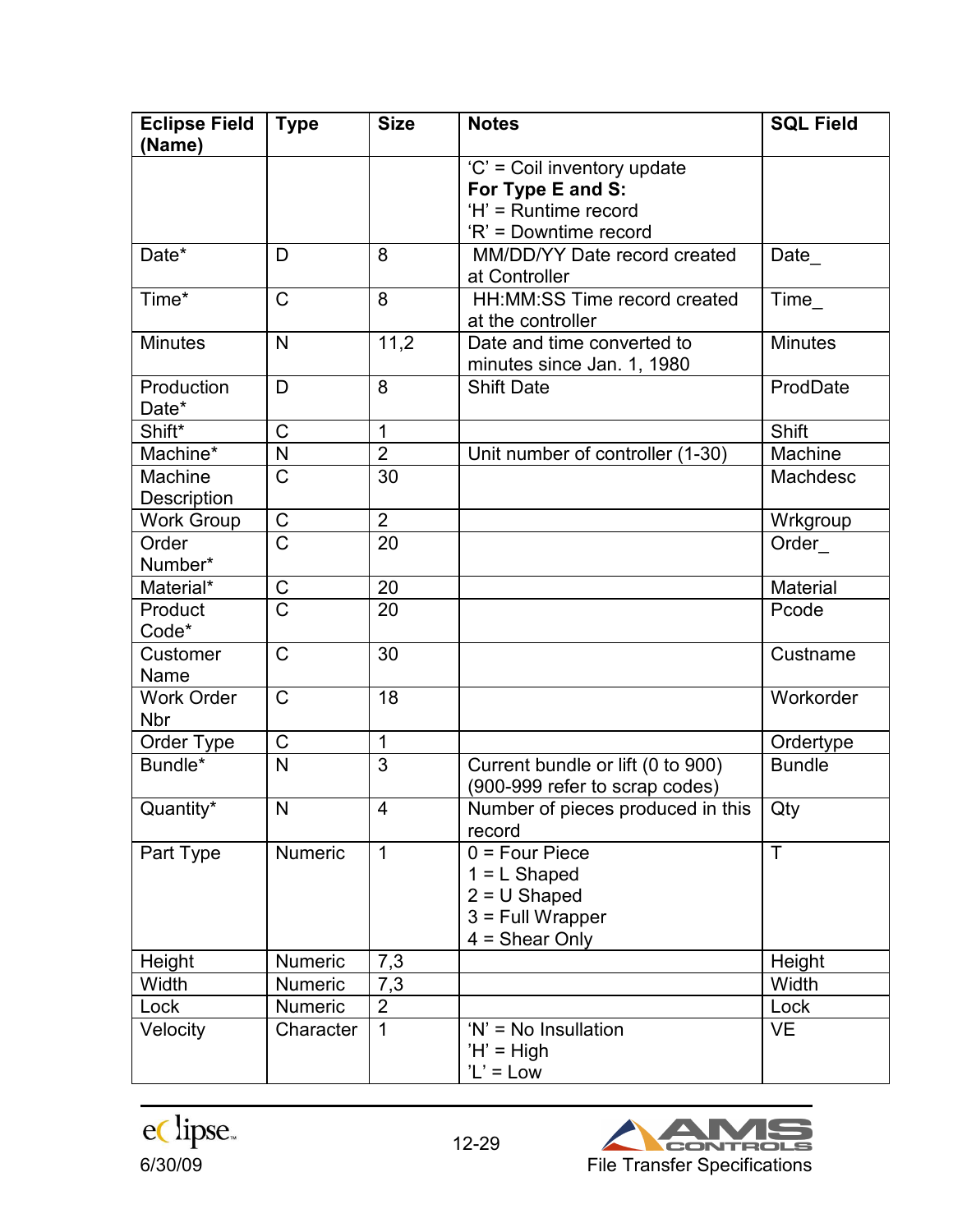| <b>Eclipse Field</b><br>(Name) | <b>Type</b>           | <b>Size</b>  | <b>Notes</b>                          | <b>SQL Field</b> |
|--------------------------------|-----------------------|--------------|---------------------------------------|------------------|
|                                |                       |              | 'S' = Special                         |                  |
| Connector                      | Character             | $\mathbf{1}$ | $'N' = None$                          | CO               |
|                                |                       |              | 'D' = Drive Cleat                     |                  |
|                                |                       |              | 'T' = Transverse Duct Flange          |                  |
| Hgt & Wth                      | Character             | 2            | Example '12'                          | $\mathsf{P}$     |
| Holes                          |                       |              | where $1 = 1$ height hole and $2 = 2$ |                  |
|                                |                       |              | width holes                           |                  |
| Total Length*                  | N                     | 14,3         | Quantity x Item Length in inches      | Totlength        |
| Footage*                       | N                     | 14,3         | For Type 1 and Reason <> "X":         | Footage          |
|                                |                       |              | Length run in inches since last       |                  |
|                                |                       |              | type "1"                              |                  |
|                                |                       |              | For Type 1 and Reason = "X":          |                  |
|                                |                       |              | Always zero.                          |                  |
| <b>Hole Offset</b>             | N                     | 8,3          |                                       | Offset           |
| <b>Hole Count</b>              | N                     | 4,0          |                                       | Holecount        |
| <b>InvCoil</b>                 | C                     | 16           | Current coil inventory number         | Invcoil          |
| <b>Coil Material</b>           | $\overline{\text{C}}$ | 20           |                                       | Coilmatl         |
| <b>Coil Width</b>              | N                     | 6,3          |                                       | Matlwidth        |
| $Lb.$ / $Ft$                   | N                     | 7,3          | Weight per foot of material           | Lb ft            |
|                                |                       |              | specified in order                    |                  |
| Cost Per Lb.                   | $\mathsf{N}$          | 7,2          | Cost per pound of material            | Cost lb          |
|                                |                       |              | specified in order                    |                  |
| <b>Heat Number</b>             | C                     | 20           | Coil batch number                     | Heatnbr          |
| Code Type*                     | $\overline{\text{C}}$ | 1            | For Type 1:                           | Code type        |
|                                |                       |              | 'S' = Scrap if Footage - Total        |                  |
|                                |                       |              | Length <> zero                        |                  |
|                                |                       |              | For Type 1 and reason = " $M$ ":      |                  |
|                                |                       |              | 'D' = Delay if duration is <> zero    |                  |
|                                |                       |              | For Type 2:                           |                  |
|                                |                       |              | 'C' = if coil verification error      |                  |
|                                |                       |              | For Type 3, 7 and E:                  |                  |
|                                |                       |              | 'D' = Delay if duration is <> zero    |                  |
| Code Value*                    | C                     | 3            | For Type 1:                           | Code val         |
|                                |                       |              | Scrap code as defined by user         |                  |
|                                |                       |              | For Type 3, 7 and E:                  |                  |
|                                |                       |              | Delay code as defined by user         |                  |
| Code                           | $\mathsf{C}$          | 30           | For Type 1:                           | Code desc        |
| Description*                   |                       |              | Scrap reason                          |                  |
|                                |                       |              | For Type 2:                           |                  |
|                                |                       |              | Coil verification error               |                  |
|                                |                       |              | For Type 3, 7 and E:                  |                  |
|                                |                       |              | Delay reason                          |                  |



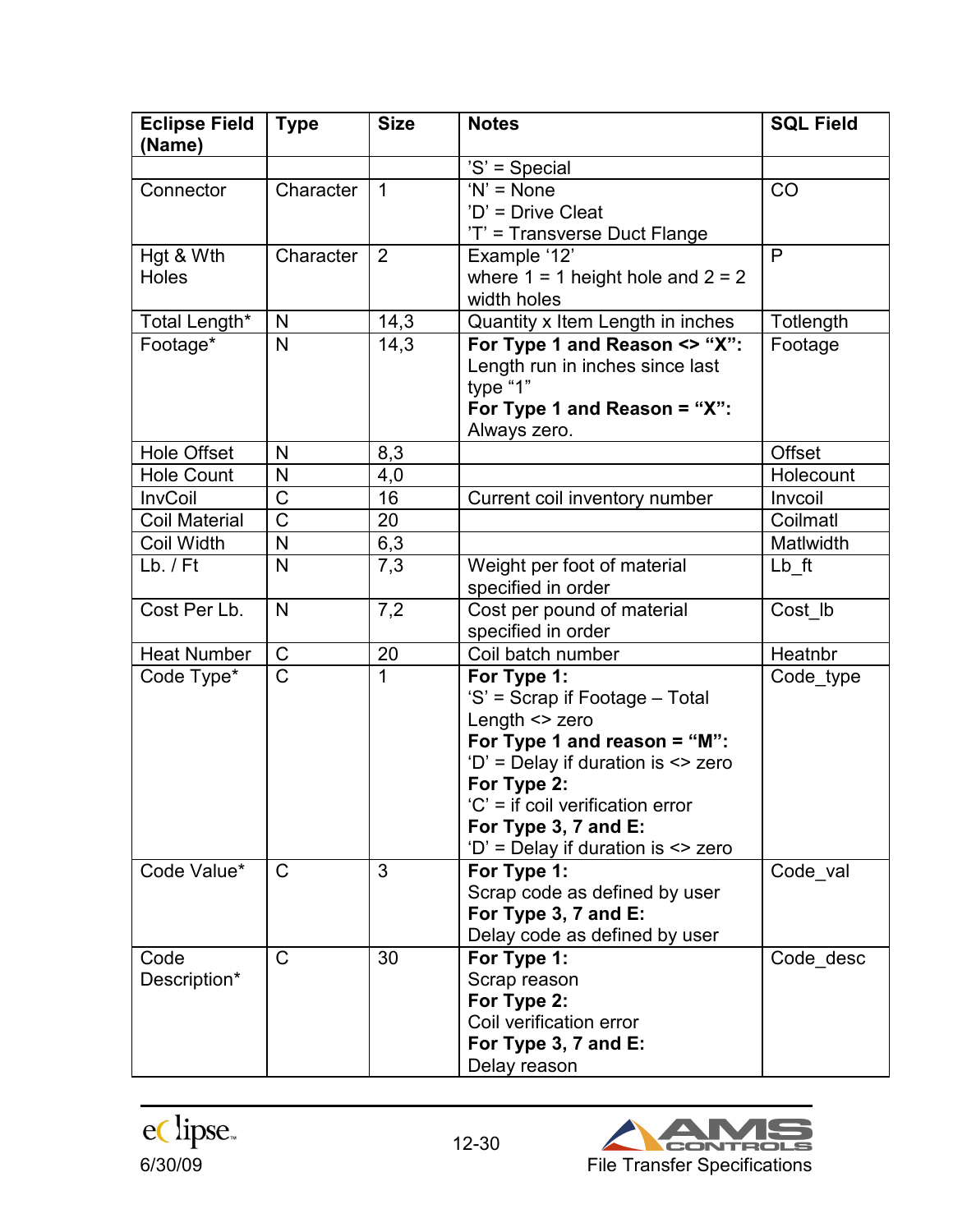| <b>Eclipse Field</b><br>(Name) | <b>Type</b>  | <b>Size</b> | <b>Notes</b>                                                                                                                                                                                                                                                 | <b>SQL Field</b>  |
|--------------------------------|--------------|-------------|--------------------------------------------------------------------------------------------------------------------------------------------------------------------------------------------------------------------------------------------------------------|-------------------|
| Code<br>Exempt*                | C            | 1           | For Type $\leq$ 2:<br>$E' = Exempt$<br>'N' = Non-exempt example: Non-<br>plant or non operator-fault - scrap<br>coil was damaged in shipment,<br>delay scheduled maintenance                                                                                 | Code_exmpt        |
| Code<br>Responsibility<br>Type | N            | 1           | For Type $\leq$ 2:<br>$0 = Not$ Specified<br>$1 =$ Operational<br>$2 =$ Equipment<br>$3$ = External                                                                                                                                                          | Code resp         |
| Machine<br><b>Status</b>       | $\mathsf{C}$ | 1           | $R'$ = Running<br>'H' = Halted                                                                                                                                                                                                                               | <b>Machstatus</b> |
| Duration*                      | N            | 8,2         | For Type 1, 3, 7 and E:<br>Time in minutes since last type 1,<br>3, or 7 production message.<br>Used for Runtime, Downtime and<br>Exempt Time.                                                                                                               | Duration          |
| Runtime                        | N            | 8,2         | For Type 1 and (Type E with<br>Reason = "H"):<br>Duration In minutes                                                                                                                                                                                         | Runtime           |
| Downtime                       | N            | 8,2         | For Type 3, 7, and (Type E and<br>Reason = " $R$ "):<br>In minutes if Delay is non-exempt                                                                                                                                                                    | Downtime          |
| <b>Exempt Time</b>             | N            | 8,2         | For Type 3, 7, and (Type E and<br>Reason = " $R$ "):<br>In minutes if Delay is exempt                                                                                                                                                                        | Exemptime         |
| Good<br>Footage                | N            | 14,3        | For Type 1 and Reason <> "X":<br>Qty * Length in inches - (Excludes<br>Decrement Qty. footage)                                                                                                                                                               | Good              |
| Scrap<br>Footage               | N            | 14,3        | For Type 1 and Reason <> "X":<br>Total footage run minus good<br>footage in inches if Scrap is non-<br>exempt – (Excludes Decrement<br>Qty. footage)<br>For Type G:<br>Adjustments to coil non-exempt<br>scrap – for manual adjustments in<br><b>Eclipse</b> | Scrap             |
| <b>Exempt Scrap</b>            | N            | 14,3        | For Type 1 and Reason <> "X":<br>Total footage run minus good<br>footage in inches if Scrap is                                                                                                                                                               | Exmptscrap        |



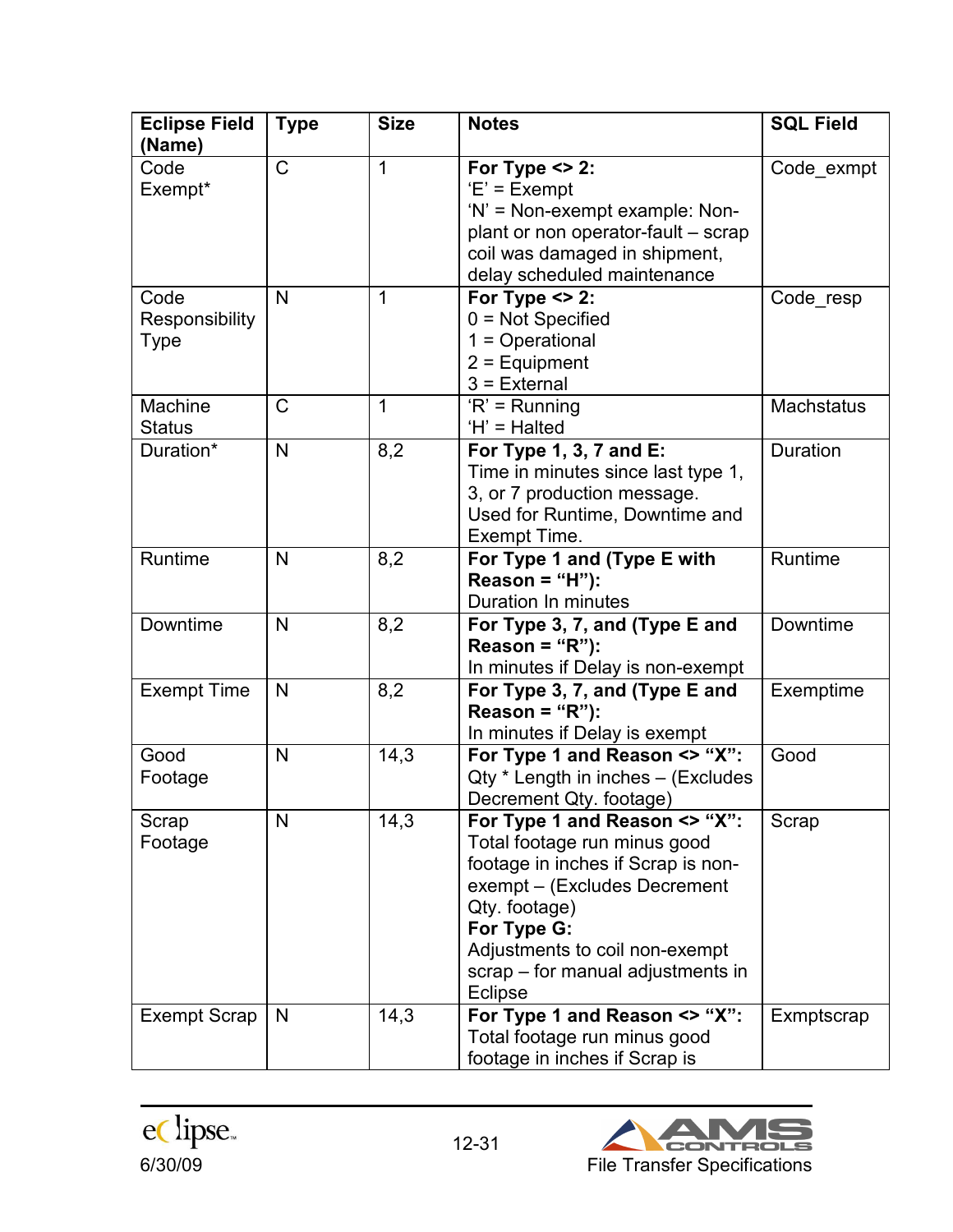| <b>Eclipse Field</b><br>(Name)       | <b>Type</b>           | <b>Size</b> | <b>Notes</b>                                                                                                                               | <b>SQL Field</b> |
|--------------------------------------|-----------------------|-------------|--------------------------------------------------------------------------------------------------------------------------------------------|------------------|
|                                      |                       |             | exempt - (Excludes Decrement<br>Qty. footage)<br>For Type G:<br>Adjustments to coil exempt scrap<br>- for manual adjustments in<br>Eclipse |                  |
| Reclaimed                            | N                     | 14,3        | For Type 1 and Reason = "X":<br>Qty * Length in inches - (Includes<br>only Decrement Qty. footage)                                         | Reclaimed        |
| <b>Actual Speed</b>                  | N                     | 8,3         |                                                                                                                                            | Actspeed         |
| <b>Target Speed</b>                  | N                     | 8,3         |                                                                                                                                            | Targspeed        |
| Employee ID*                         | N                     | 7           |                                                                                                                                            | Employ id        |
| Name*                                | Ć                     | 30          | Employee name                                                                                                                              | Name             |
| <b>Tool Changes</b>                  | N                     | 1           | $0 = No, 1 = Yes$                                                                                                                          | Toolchg          |
| <b>Material</b><br>Changes           | N                     | 1           | $0 = No, 1 = Yes$                                                                                                                          | Matichg          |
| Coil Changes                         | N                     | 1           | $0 = No, 1 = Yes$                                                                                                                          | Coilchg          |
| <b>Material</b><br><b>Deviations</b> | N                     | 1           | $0 = No, 1 = Yes$                                                                                                                          | MatIdev          |
| Item ID*                             | $\mathsf{C}$          | 22          | Identifier of item if item id was<br>sent to Eclipse - this value should<br>relate back to your back-end<br>system (AS400, etc.)           | Item id          |
| List ID                              | N                     | 10          | For Type 8 only:<br>Query list ID                                                                                                          | Listid           |
| <b>List Text</b>                     | $\mathsf{C}$          | 40          | For Type 8 only:<br>Query list text                                                                                                        | Listtext         |
| <b>List Valid</b>                    | $\mathsf{C}$          | 100         | For Type 8 and Reason = " $Q$ "<br>only:                                                                                                   | Listvalid        |
| <b>Coil Start</b><br>Length          | N                     | 11,3        | For Type G only:<br>Length of coil when loaded – for<br>manual adjustments in Eclipse                                                      | StartIngth       |
| Coil Other<br>Adjust                 | N                     | 11,3        | For Type G only:<br>Miscellaneous adjustments to coil<br>usage when loaded - for manual<br>adjustments in Eclipse                          | Oth_adjst        |
| <b>Bundle Code</b>                   | C                     | 15          |                                                                                                                                            | <b>Bndlecde</b>  |
| Plant Name*                          | $\overline{\text{C}}$ | 30          |                                                                                                                                            | Plantname        |
| <b>SQL Status*</b>                   | $\mathsf C$           |             | "N" = New record to process                                                                                                                | <b>SQLStatus</b> |